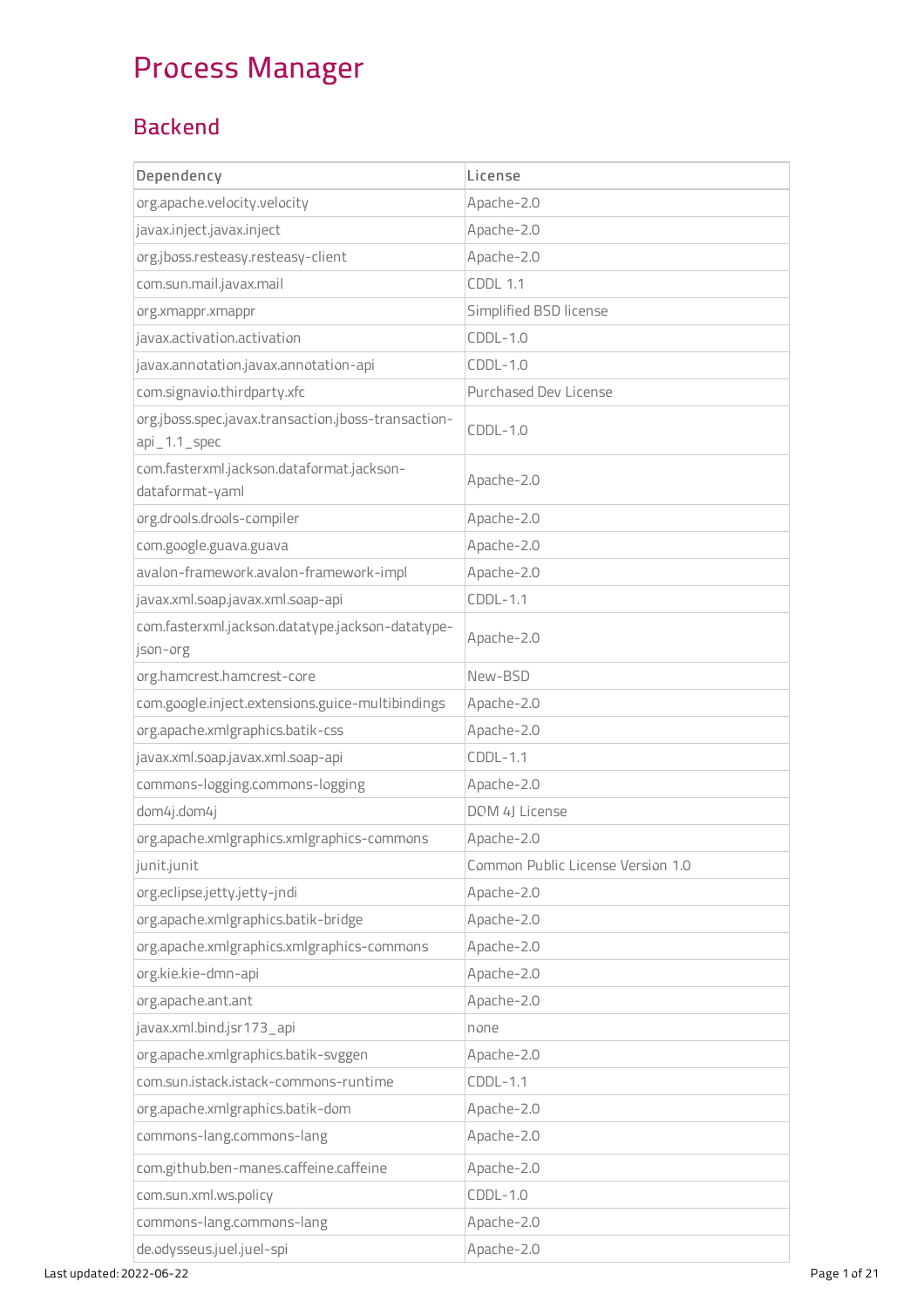| Dependency                                                  | License               |
|-------------------------------------------------------------|-----------------------|
| org.apache.httpcomponents.httpcore                          | Apache-2.0            |
| commons-configuration.commons-configuration                 | Apache-2.0            |
| org.mitre.dsmiley.httpproxy.smiley-http-proxy-<br>servlet   | Apache-2.0            |
| c3p0.c3p0                                                   | LGPL                  |
| org.kie.kie-api                                             | Apache-2.0            |
| org.apache.commons.commons-collections4                     | Apache-2.0            |
| org.apache.xmlgraphics.batik-awt-util                       | Apache-2.0            |
| org.apache.httpcomponents.httpcore                          | Apache-2.0            |
| org.apache.httpcomponents.httpcore                          | Apache-2.0            |
| com.googlecode.libphonenumber.libphonenumber                | Apache-2.0            |
| commons-io.commons-io                                       | Apache-2.0            |
| commons-jo.commons-jo                                       | Apache-2.0            |
| avalon-framework.avalon-framework-api                       | Apache-2.0            |
| com.signavio.thirdparty.jbpt                                | none                  |
| javax.mail.mail                                             | CDDL                  |
| javassist.javassist                                         | Apache-2.0            |
| org.opensaml.openws                                         | Apache-2.0            |
| org.slf4j.slf4j-api                                         | MIT                   |
| com.signavio.thirdparty.astah-api                           | Purchased Dev License |
| org.slf4j.slf4j-api                                         | MIT                   |
| de.odysseus.juel.juel-impl                                  | Apache-2.0            |
| net.bytebuddy.byte-buddy                                    | Apache-2.0            |
| com.fasterxml.jackson.jaxrs.jackson-jaxrs-json-<br>provider | Apache-2.0            |
| org.kie.soup.kie-soup-maven-support                         | Apache-2.0            |
| com.thoughtworks.paranamer.paranamer                        | <b>BSD</b>            |
| org.jboss.resteasy.resteasy-servlet-initializer             | Apache-2.0            |
| commons-httpclient.commons-httpclient                       | Apache License        |
| io.swagger.swagger-annotations                              | Apache-2.0            |
| com.google.code.findbugs.jsr305                             | Apache-2.0            |
| org.eclipse.jetty.jetty-webapp                              | Apache-2.0            |
| io.reactivex.rxjava2.rxjava                                 | Apache-2.0            |
| io.micrometer.micrometer-core                               | Apache-2.0            |
| org.apache.httpcomponents.fluent-hc                         | Apache-2.0            |
| org.liquibase.liquibase-core                                | Apache-2.0            |
| org.hibernate.hibernate-core                                | LGPL                  |
| commons-validator.commons-validator                         | Apache-2.0            |
| org.antlr.antlr-runtime                                     | <b>BSD</b>            |
| org.infinispan.infinispan-cachestore-jdbc                   | Apache-2.0            |
| com.fasterxml.classmate                                     | Apache-2.0            |
| net.jcip.jcip-annotations                                   | Public Domain         |
| c3p0.c3p0                                                   | LGPL                  |
| com.signavio.thirdparty.jna-platform                        | none                  |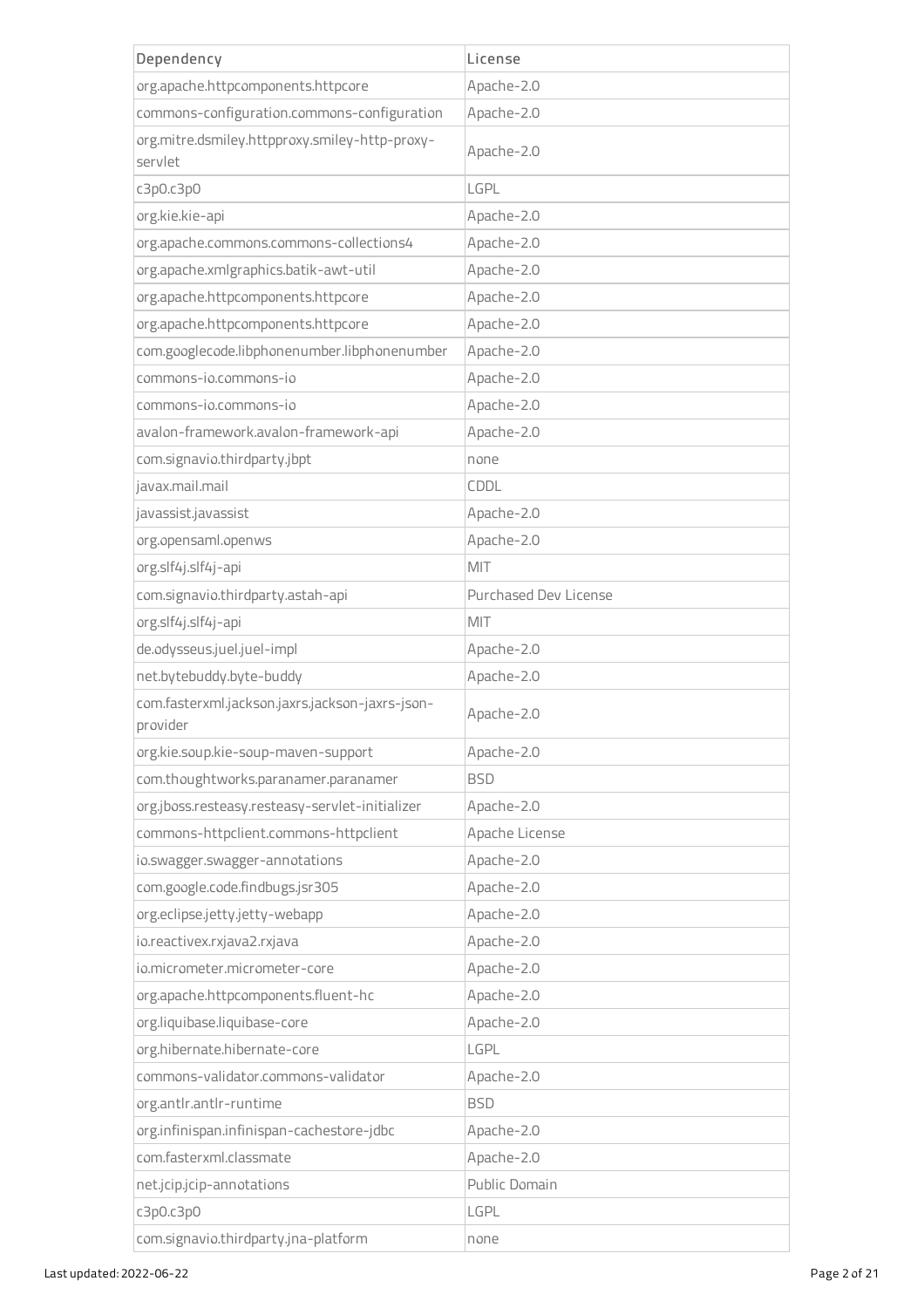| Dependency                                     | License                                                           |
|------------------------------------------------|-------------------------------------------------------------------|
| com.sun.xml.ws.policy                          | $CDDL-1.0$                                                        |
| com.auth0.java-jwt                             | MIT                                                               |
| org.infinispan.infinispan-cachestore-remote    | Apache-2.0                                                        |
| net.minidev.json-smart                         | Apache-2.0                                                        |
| org.apache.tomcat.tomcat-jni                   | Apache-2.0                                                        |
| org.hibernate.hibernate-entitymanager          | LGPL                                                              |
| org.apache.httpcomponents.httpcore             | Apache-2.0                                                        |
| org.glassfish.gmbal.gmbal-api-only             | CDDL                                                              |
| joda-time.joda-time                            | Apache-2.0                                                        |
| org.json.json                                  | Apache-2.0                                                        |
| org.apache.httpcomponents.httpclient           | Apache-2.0                                                        |
| org.opensaml.xmltooling                        | Apache-2.0                                                        |
| xmlpull.xmlpull                                | Public Domain                                                     |
| com.github.fge.json-schema-core                | LGPLv3 or later                                                   |
| org.objenesis.objenesis                        | Apache-2.0                                                        |
| org.codehaus.plexus.plexus-utils               | Apache-2.0                                                        |
| org.eclipse.jetty.jetty-util                   | Apache-2.0                                                        |
| org.jboss.resteasy.resteasy-jaxrs-services     | Apache-2.0                                                        |
| org.jvnet.staxex.stax-ex                       | CDDL v1.1                                                         |
| com.fasterxml.jackson.core.jackson-databind    | Apache-2.0                                                        |
| net.sf.jwordnet.jwnl                           | BSD-3-Clause                                                      |
| org.quartz-scheduler.quartz-jobs               | Apache-2.0                                                        |
| com.github.scribejava.scribejava-apis          | MIT                                                               |
| javax.el.javax.el-api                          | $CDDL-1.0$                                                        |
| org.jvnet.staxex.stax-ex                       | CDDL v1.1                                                         |
| com.fasterxml.jackson.jaxrs.jackson-jaxrs-base | Apache-2.0                                                        |
| com.sun.xml.ws.jaxws-rt                        | CDDL                                                              |
| com.sun.xml.txw2.txw2                          | CDDL v1.1                                                         |
| org.apache.tomcat.tomcat-juli                  | Apache-2.0                                                        |
| org.eclipse.jetty.jetty-io                     | Apache-2.0                                                        |
| org.eclipse.jetty.orbit.javax.el               | Apache-2.0                                                        |
| xpp3.xpp3_min                                  | Indiana University Extreme! Lab Software License,<br>vesion 1.1.1 |
| org.apache.xmlgraphics.batik-extension         | Apache-2.0                                                        |
| com.google.inject.extensions.guice-persist     | Apache-2.0                                                        |
| org.eclipse.jetty.orbit.javax.mail.glassfish   | Apache-2.0                                                        |
| io.reactivex.rxjava                            | Apache-2.0                                                        |
| org.apache.xmlgraphics.batik-parser            | Apache-2.0                                                        |
| us.fatehi.schemacrawler                        | LGPL                                                              |
| org.thymeleaf.thymeleaf                        | Apache-2.0                                                        |
| org.jboss.resteasy.resteasy-jaxrs              | Apache-2.0                                                        |
| org.mozilla.rhino                              | Mozilla Public License, Version 2.0                               |
| org.apache.tomcat.tomcat-api                   | Apache-2.0                                                        |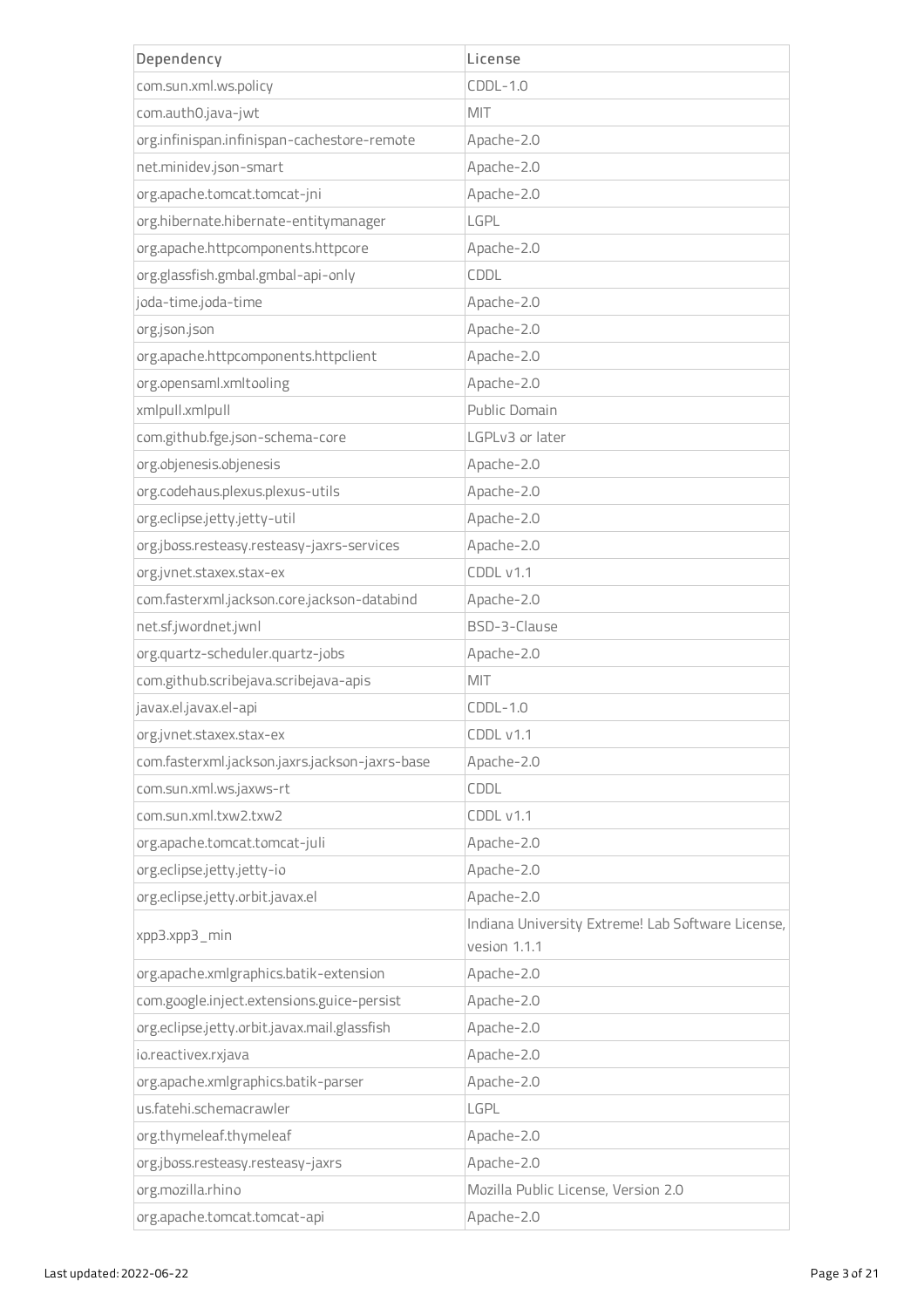| Dependency                                                                              | License                              |
|-----------------------------------------------------------------------------------------|--------------------------------------|
| com.fasterxml.jackson.datatype.jackson-datatype-                                        | Apache-2.0                           |
| jsr310                                                                                  |                                      |
| org.hibernate.hibernate-annotations                                                     | LGPL                                 |
| io.netty.netty-transport                                                                | Apache-2.0                           |
| aopalliance.aopalliance                                                                 | Public Domain                        |
| org.unbescape.unbescape                                                                 | Apache-2.0                           |
| javax.xml.ws.jaxws-api                                                                  | CDDL v1.1                            |
| org.infinispan.infinispan-commons                                                       | Apache-2.0                           |
| joda-time.joda-time                                                                     | Apache-2.0                           |
| org.apache.commons.commons-lang3                                                        | Apache-2.0                           |
| com.sun.xml.fastinfoset.FastInfoset                                                     | Apache-2.0                           |
| xml-apis.xml-apis-ext                                                                   | Apache-2.0                           |
| com.sun.xml.fastinfoset.FastInfoset                                                     | Apache-2.0                           |
| com.signavio.salesforce.sfOrderService                                                  | none                                 |
| org.apache.commons.commons-lang3                                                        | Apache-2.0                           |
| org.jboss.spec.javax.servlet.jboss-servlet-<br>api_2.5_spec                             | Apache Software License, Version 2.0 |
| com.googlecode.juniversalchardet.juniversalchardet Mozilla Public License 1.1 (MPL 1.1) |                                      |
| io.netty.netty-transport-native-epoll                                                   | Apache-2.0                           |
| org.camunda.commons.camunda-commons-logging Apache-2.0                                  |                                      |
| org.jbehave.jbehave-core                                                                | <b>BSD</b> license                   |
| org.javassist.javassist                                                                 | Mozilla-Public-License-1.1           |
| javax.xml.bind.jaxb-api                                                                 | $CDDL-1.1$                           |
| org.eclipse.jetty.orbit.javax.transaction                                               | Apache-2.0                           |
| org.codehaus.mojo.animal-sniffer-annotations                                            | MIT                                  |
| org.codehaus.woodstox.woodstox-core-asl                                                 | Apache-2.0                           |
| com.google.j2objc.j2objc-annotations                                                    | Apache-2.0                           |
| org.kie.soup.kie-soup-project-datamodel-commons                                         | Apache-2.0                           |
| org.infinispan.infinispan-multimap                                                      | Apache-2.0                           |
| org.apache.xmlgraphics.batik-ext                                                        | Apache-2.0                           |
| org.kie.soup.kie-soup-commons                                                           | Apache-2.0                           |
| javax.transaction.jta                                                                   | $CDDL-1.0$                           |
| org.fedorahosted.tennera.jgettext                                                       | LGPL                                 |
| org.apache.xmlgraphics.batik-xml                                                        | Apache-2.0                           |
| javax.xml.bind.jaxb-api                                                                 | $CDDL-1.1$                           |
| com.google.inject.extensions.guice-servlet                                              | Apache-2.0                           |
| javax.jws.jsr181-api                                                                    | CDDL                                 |
| xml-resolver.xml-resolver                                                               | Apache-2.0                           |
| com.sun.xml.bind.jaxb-core                                                              | CDDL                                 |
| org.apache.tomcat.tomcat-el-api                                                         | Apache-2.0                           |
| cglib.cglib                                                                             | Apache-2.0                           |
| org.apache.tomcat.tomcat-util-scan                                                      | Apache-2.0                           |
| org.testng.testng                                                                       | Apache-2.0                           |
| com.github.fge.json-schema-validator                                                    | LGPLv3 or later                      |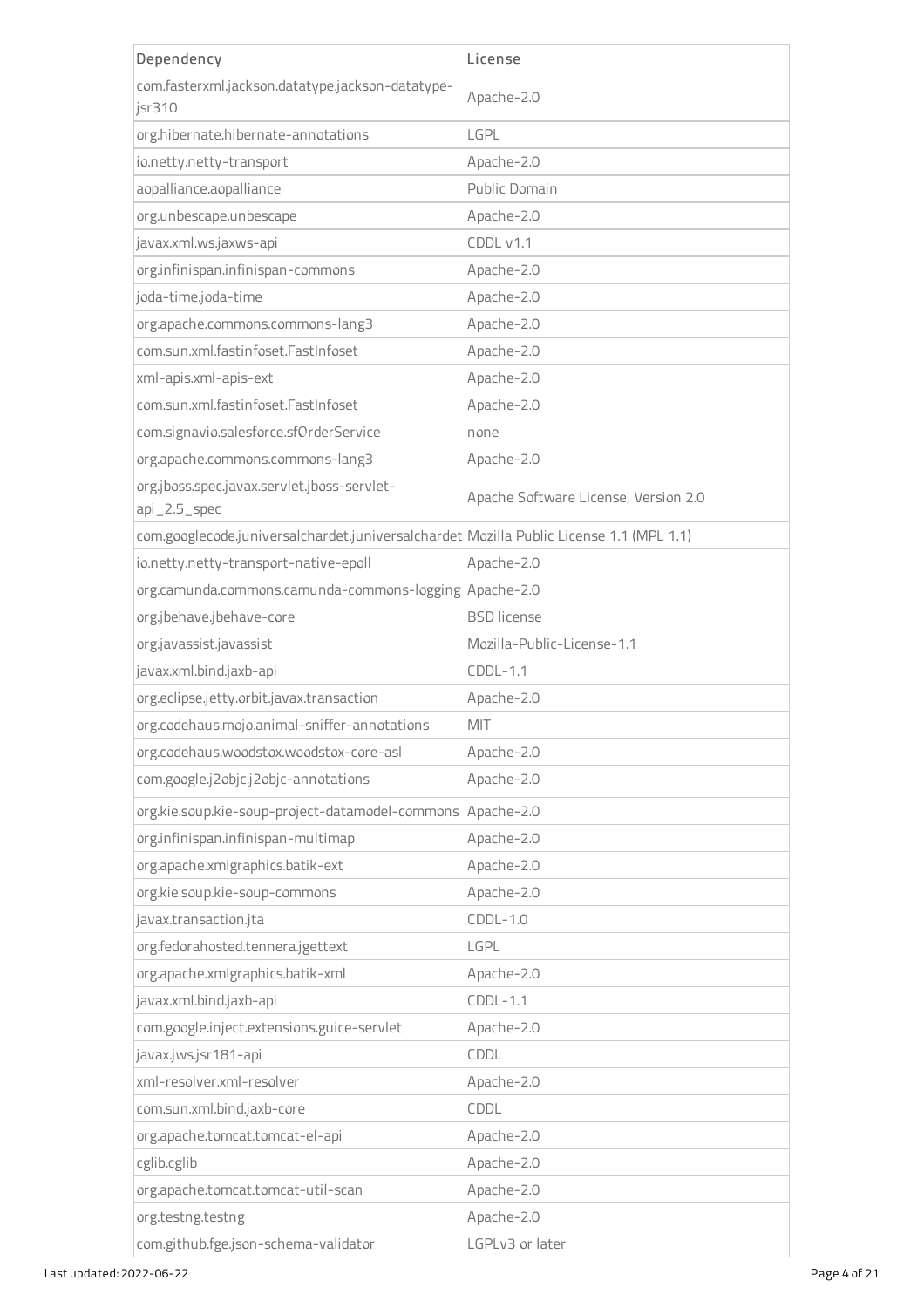| Dependency                                    | License                                 |
|-----------------------------------------------|-----------------------------------------|
| io.netty.netty-buffer                         | Apache-2.0                              |
| org.apache.tomcat.tomcat-coyote               | Apache-2.0                              |
| org.codehaus.woodstox.wstx-asl                | Apache-2.0                              |
| com.signavio.thirdparty.waffle-jna            | none                                    |
| org.jboss.resteasy.resteasy-jackson2-provider | Apache-2.0                              |
| org.camunda.bpm.dmn.camunda-engine-dmn        | Apache-2.0                              |
| xalan.serializer                              | Apache-2.0                              |
| org.jvnet.mimepull.mimepull                   | $CDDL-1.1$                              |
| com.fasterxml.jackson.dataformat.jackson-     | Apache-2.0                              |
| dataformat-yaml                               |                                         |
| org.apache.shiro.shiro-core                   | Apache-2.0                              |
| io.swagger.swagger-models                     | Apache-2.0                              |
| io.netty.netty-buffer                         | Apache-2.0                              |
| org.codehaus.woodstox.woodstox-core-asl       | Apache-2.0                              |
| org.infinispan.infinispan-core                | Apache-2.0                              |
| org.apache.httpcomponents.httpclient          | Apache-2.0                              |
| org.apache.httpcomponents.httpclient          | Apache-2.0                              |
| org.hdrhistogram.HdrHistogram                 | Public Domain, per Creative Commons CCO |
| org.apache.httpcomponents.httpclient          | Apache-2.0                              |
| org.slf4j.slf4j-log4j12                       | MIT                                     |
| asm.asm                                       | <b>BSD</b>                              |
| org.apache.poi.poi-ooxml                      | Apache-2.0                              |
| com.sun.xml.bind.jaxb-core                    | CDDL                                    |
| org.jboss.resteasy.resteasy-jaxrs-services    | Apache-2.0                              |
| org.eclipse.jetty.jetty-server                | Apache-2.0                              |
| commons-digester.commons-digester             | Apache-2.0                              |
| org.hibernate.hibernate-commons-annotations   | LGPL                                    |
| com.google.errorprone.error_prone_annotations | Apache-2.0                              |
| org.apache.xmlgraphics.batik-anim             | Apache-2.0                              |
| org.eclipse.jetty.orbit.javax.activation      | Apache-2.0                              |
| com.googlecode.json-simple.json-simple        | Apache-2.0                              |
| xml-apis.xml-apis                             | Apache-2.0                              |
| org.apache.commons.commons-math3              | Apache-2.0                              |
| com.fasterxml.woodstox.woodstox-core          | Apache-2.0                              |
| org.apache.poi.poi-ooxml-schemas              | Apache-2.0                              |
| org.jvnet.mimepull.mimepull                   | $CDDL-1.1$                              |
| org.apache.solr.solr-solrj                    | Apache-2.0                              |
| org.apache.santuario.xmlsec                   | Apache-2.0                              |
| javax.validation.validation-api               | Apache-2.0                              |
| com.zaxxer.HikariCP                           | Apache-2.0                              |
| org.jboss.resteasy.resteasy-jaxb-provider     | Apache-2.0                              |
| net.bytebuddy.byte-buddy-agent                | Apache-2.0                              |
| aspose-diagram.aspose-diagram                 | Purchased Dev License                   |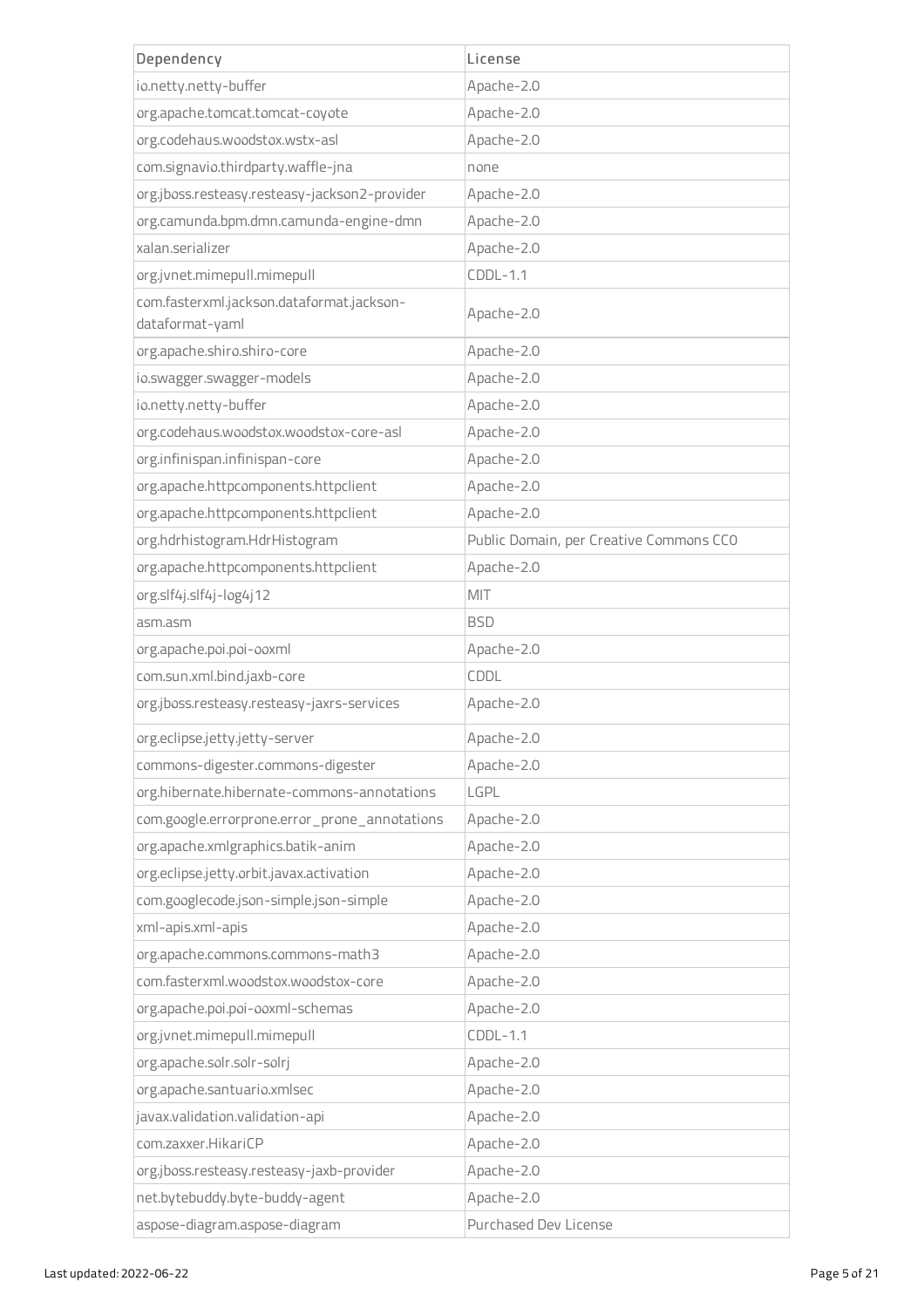| Dependency                                                       | License             |
|------------------------------------------------------------------|---------------------|
| com.onelogin.java-saml-core                                      | MIT                 |
| org.jboss.marshalling.jboss-marshalling-osgi                     | Apache-2.0          |
| org.jboss.resteasy.resteasy-guice                                | Apache-2.0          |
| org.eclipse.jetty.jetty-security                                 | Apache-2.0          |
| org.graylog2.gelfj                                               | MIT                 |
| antlr.antlr                                                      | <b>BSD</b>          |
| com.beust.jcommander                                             | Apache-2.0          |
| com.fasterxml.jackson.module.jackson-module-<br>jaxb-annotations | Apache-2.0          |
| com.fasterxml.jackson.core.jackson-annotations                   | Apache-2.0          |
| com.ibm.icu.icu4j                                                | Unicode/ICU License |
| org.kie.soup.kie-soup-project-datamodel-api                      | Apache-2.0          |
| org.apache.xmlgraphics.fop                                       | Apache-2.0          |
| antlr.antlr                                                      | <b>BSD</b>          |
| net.minidev.accessors-smart                                      | Apache-2.0          |
| org.glassfish.ha.ha-api                                          | $CDDL-1.0$          |
| org.camunda.bpm.model.camunda-dmn-model                          | Apache-2.0          |
| com.sun.org.apache.xml.internal.resolver                         | Apache-2.0          |
| org.apache.zookeeper.zookeeper                                   | Apache-2.0          |
| com.sun.xml.bind.jaxb-impl                                       | $CDDL-1.1$          |
| org.jboss.logging.jboss-logging                                  | Apache-2.0          |
| org.codehaus.janino.janino                                       | New-BSD             |
| com.github.penggle.kaptcha                                       | Apache-2.0          |
| com.onelogin.java-saml                                           | MIT                 |
| com.sun.xml.stream.buffer.streambuffer                           | CDDL v1.1           |
| org.apache.tomcat.tomcat-util                                    | Apache-2.0          |
| com.sun.xml.stream.buffer.streambuffer                           | CDDL v1.1           |
| commons-logging.commons-logging                                  | Apache-2.0          |
| org.codehaus.sonar-plugins.java.sonar-jacoco-<br>listeners       | <b>GNU LGPL 3</b>   |
| commons-beanutils.commons-beanutils                              | Apache-2.0          |
| org.glassfish.gmbal.gmbal-api-only                               | CDDL                |
| commons-fileupload.commons-fileupload                            | Apache-2.0          |
| org.kie.kie-dmn-model                                            | Apache-2.0          |
| org.jboss.resteasy.resteasy-validator-provider-11                | Apache-2.0          |
| org.hibernate.hibernate-c3p0                                     | LGPL                |
| org.mockito.mockito-core                                         | MIT                 |
| org.reactivestreams.reactive-streams                             | CC <sub>0</sub>     |
| xalan.xalan                                                      | Apache-2.0          |
| biz.paluch.redis.lettuce                                         | Apache-2.0          |
| org.hamcrest.hamcrest-library                                    | New-BSD             |
| com.google.inject.guice                                          | Apache-2.0          |
| org.eclipse.jetty.jetty-plus                                     | Apache-2.0          |
| commons-collections.commons-collections                          | Apache-2.0          |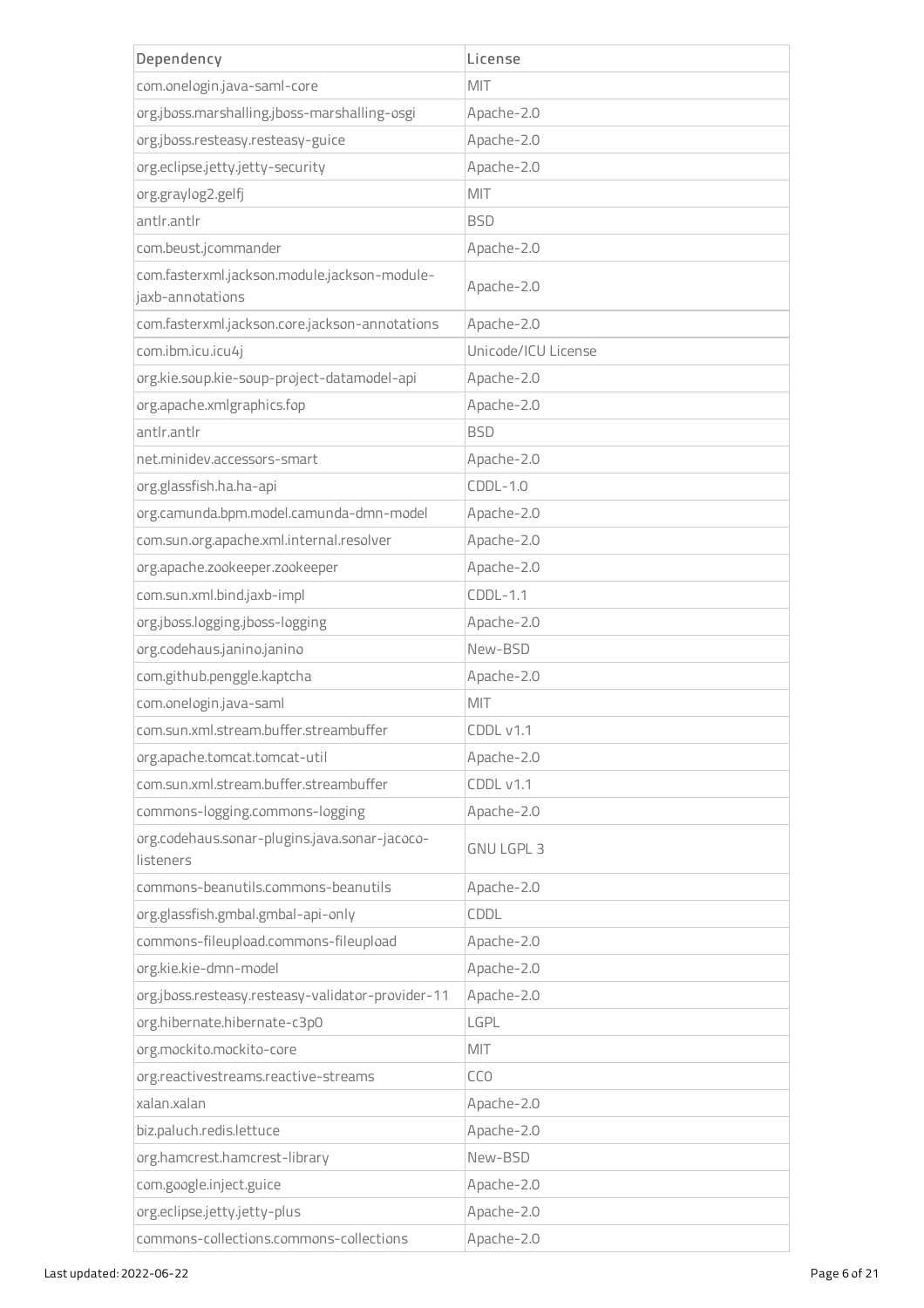| Dependency                                                     | License                      |
|----------------------------------------------------------------|------------------------------|
| org.noggit.noggit                                              | Apache-2.0                   |
| org.camunda.bpm.model.camunda-xml-model                        | Apache-2.0                   |
| io.swagger.swagger-jaxrs                                       | Apache-2.0                   |
| org.apache.tomcat.tomcat-servlet-api                           | Apache License, Version 2.0  |
| org.freemarker.freemarker                                      | BSD-style license            |
| org.camunda.commons.camunda-commons-utils                      | Apache-2.0                   |
| org.drools.drools-core                                         | Apache-2.0                   |
| org.jboss.logging.jboss-logging                                | Apache-2.0                   |
| org.apache.tomcat.tomcat-catalina                              | Apache-2.0                   |
| rhino.js                                                       | Mozilla Public License       |
| io.netty.netty-transport                                       | Apache-2.0                   |
| org.apache.xmlgraphics.batik-all                               | Apache-2.0.                  |
| org.ow2.asm.asm                                                | <b>BSD</b>                   |
| org.apache.xmlbeans.xmlbeans                                   | Apache-2.0                   |
| org.camunda.bpm.dmn.camunda-engine-feel-api                    | Apache-2.0                   |
| org.bouncycastle.bcprov-jdk16                                  | <b>Bouncy Castle Licence</b> |
| com.sun.xml.bind.jaxb-impl                                     | CDDL                         |
| com.fasterxml.jackson.dataformat.jackson-<br>dataformat-xml    | Apache-2.0                   |
| com.force.api.force-wsc                                        | <b>BSD License (FreeBSD)</b> |
| org.apache.xmlgraphics.batik-transcoder                        | Apache-2.0                   |
| org.codehaus.woodstox.stax2-api                                | The BSD License              |
| com.sun.xml.bind.jaxb-core                                     | $CDDL-1.1$                   |
| relaxngDatatype.relaxngDatatype                                | <b>BSD</b>                   |
| org.jboss.spec.javax.ws.rs.jboss-jaxrs-api_2.0_spec            | $CDDL-1.0$                   |
| com.jhlabs.filters                                             | Apache-2.0                   |
| org.jboss.resteasy.resteasy-jackson2-provider                  | Apache-2.0                   |
| org.camunda.bpm.dmn.camunda-engine-feel-juel                   | Apache-2.0                   |
| com.unboundid.product.scim2.scim2-sdk-common                   | LGPLv2.1                     |
| com.google.code.gson.gson                                      | Apache-2.0                   |
| javax.xml.bind.jaxb-api                                        | $CDDL-1.1$                   |
| org.eclipse.jetty.jetty-continuation                           | Apache-2.0                   |
| de.prozessbibliothek.xprozess                                  | none                         |
| org.eclipse.jetty.jetty-http                                   | Apache-2.0                   |
| org.jboss.resteasy.resteasy-jaxrs                              | Apache-2.0                   |
| io.swagger.swagger-core                                        | Apache-2.0                   |
| com.github.scribejava.scribejava-core                          | MIT                          |
| com.google.inject.guice                                        | Apache-2.0                   |
| io.netty.netty-transport-native-unix-common                    | Apache-2.0                   |
| org.apache.james.apache-mime4j                                 | Apache-2.0                   |
| org.apache.xmlgraphics.batik-script                            | Apache-2.0                   |
| org.jboss.spec.javax.servlet.jboss-servlet-<br>$api_3.1$ _spec | $CDDL-1.0$                   |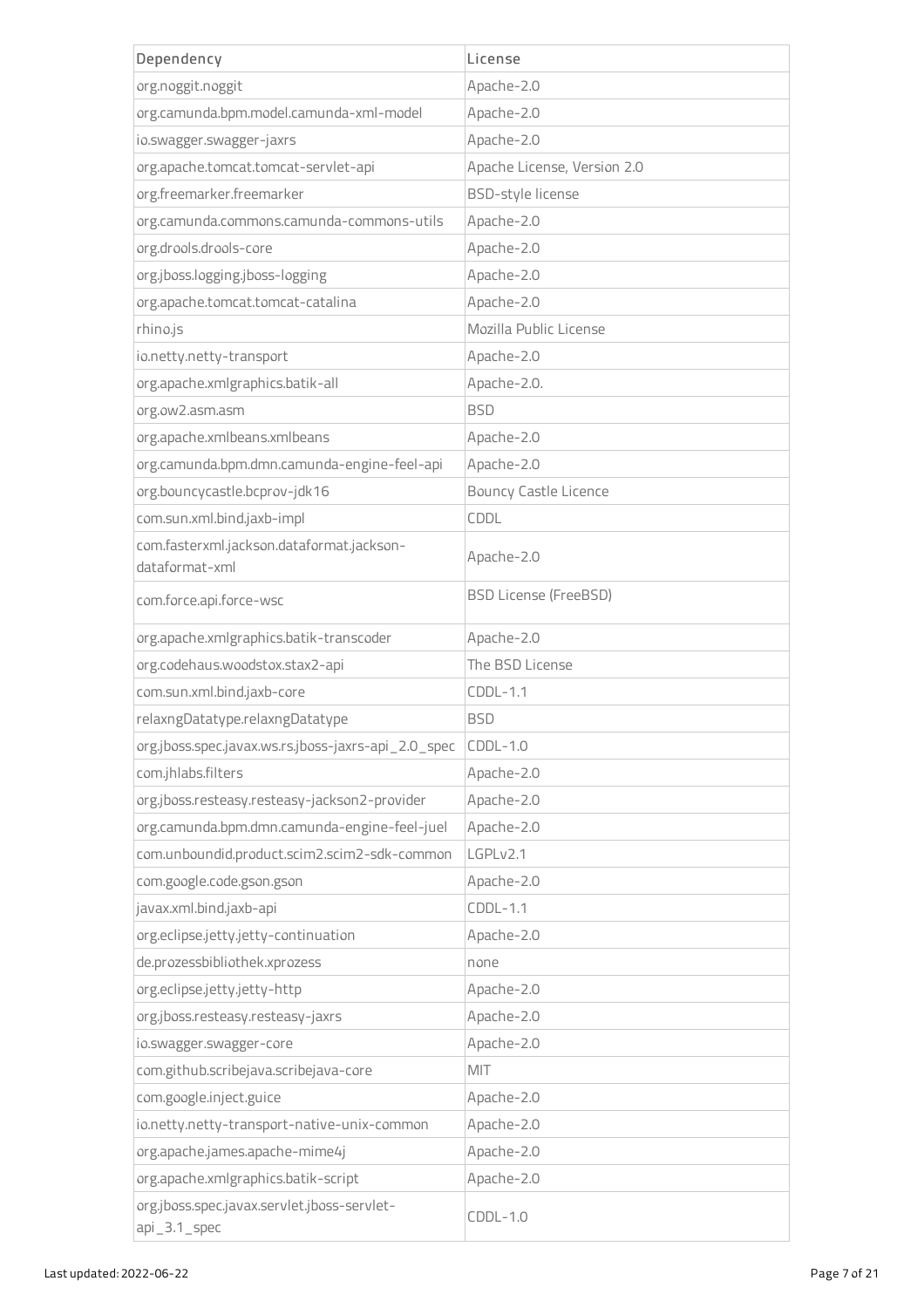| Dependency                                                | License                                   |
|-----------------------------------------------------------|-------------------------------------------|
| com.signavio.thirdparty.fop-hyph                          | none                                      |
| org.eclipse.jetty.orbit.javax.servlet                     | Apache-2.0                                |
| org.javassist.javassist                                   | Mozilla-Public-License-1.1                |
| org.apache.xmlgraphics.batik-svg-dom                      | Apache-2.0                                |
| org.eclipse.jetty.jetty-servlet                           | Apache-2.0                                |
| org.latencyutils.LatencyUtils                             | Public Domain, per Creative Commons CCO   |
| io.netty.netty-common                                     | Apache-2.0                                |
| org.jboss.resteasy.resteasy-client                        | Apache-2.0                                |
| javax.xml.stream.stax-api                                 | <b>CDDL 1.0</b>                           |
| org.hibernate.hibernate-validator                         | Apache-2.0                                |
| com.thoughtworks.xstream.xstream                          | <b>BSD</b> style                          |
| org.eclipse.jdt.core.compiler.ecj                         | Eclipse Public License v1.0               |
| io.github.lukehutch.fast-classpath-scanner                | MIT                                       |
| org.eclipse.jetty.jetty-xml                               | Apache-2.0                                |
| net.java.dev.jna.jna                                      | Apache-2.0                                |
| org.jgroups.jgroups                                       | Apache-2.0                                |
| org.jboss.logging.jboss-logging                           | Apache-2.0                                |
| org.hibernate.javax.persistence.hibernate-jpa-2.1-<br>api | Eclipse Public License (EPL), Version 1.0 |
| com.sun.xml.ws.jaxws-rt                                   | CDDL                                      |
| xerces.xercesImpl                                         | Apache-2.0                                |
| commons-codec.commons-codec                               | Apache-2.0                                |
| ognl.ognl                                                 | Apache-2.0                                |
| org.codehaus.woodstox.woodstox-core-asl                   | Apache-2.0                                |
| ca.juliusdavies.not-yet-commons-ssl                       | Apache License v2                         |
| com.github.virtuald.curvesapi                             | <b>BSD</b>                                |
| com.google.protobuf.protobuf-java                         | 3-Clause BSD License                      |
| org.apache.httpcomponents.httpmime                        | Apache License                            |
| org.hamcrest.hamcrest-integration                         | New-BSD                                   |
| org.restlet.lib.org.simpleframework.simple-xml            | Apache-2.0                                |
| org.eclipse.jetty.orbit.org.apache.jasper.glassfish       | Apache-2.0                                |
| org.apache.httpcomponents.httpmime                        | Apache-2.0                                |
| eu.medsea.mimeutil.mime-util                              | Apache-2.0                                |
| org.checkerframework.checker-compat-qual                  | MIT                                       |
| com.github.zafarkhaja.java-semver                         | MIT                                       |
| io.netty.netty-common                                     | Apache-2.0                                |
| org.apache.ant.ant-launcher                               | Apache-2.0                                |
| io.netty.netty-handler                                    | Apache-2.0                                |
| org.infinispan.infinispan-client-hotrod                   | Apache-2.0                                |
| org.glassfish.external.management-api                     | CDDL                                      |
| io.micrometer.micrometer-registry-influx                  | Apache-2.0                                |
| org.apache.santuario.xmlsec                               | Apache-2.0                                |
| com.google.code.findbugs.annotations                      | LGPL                                      |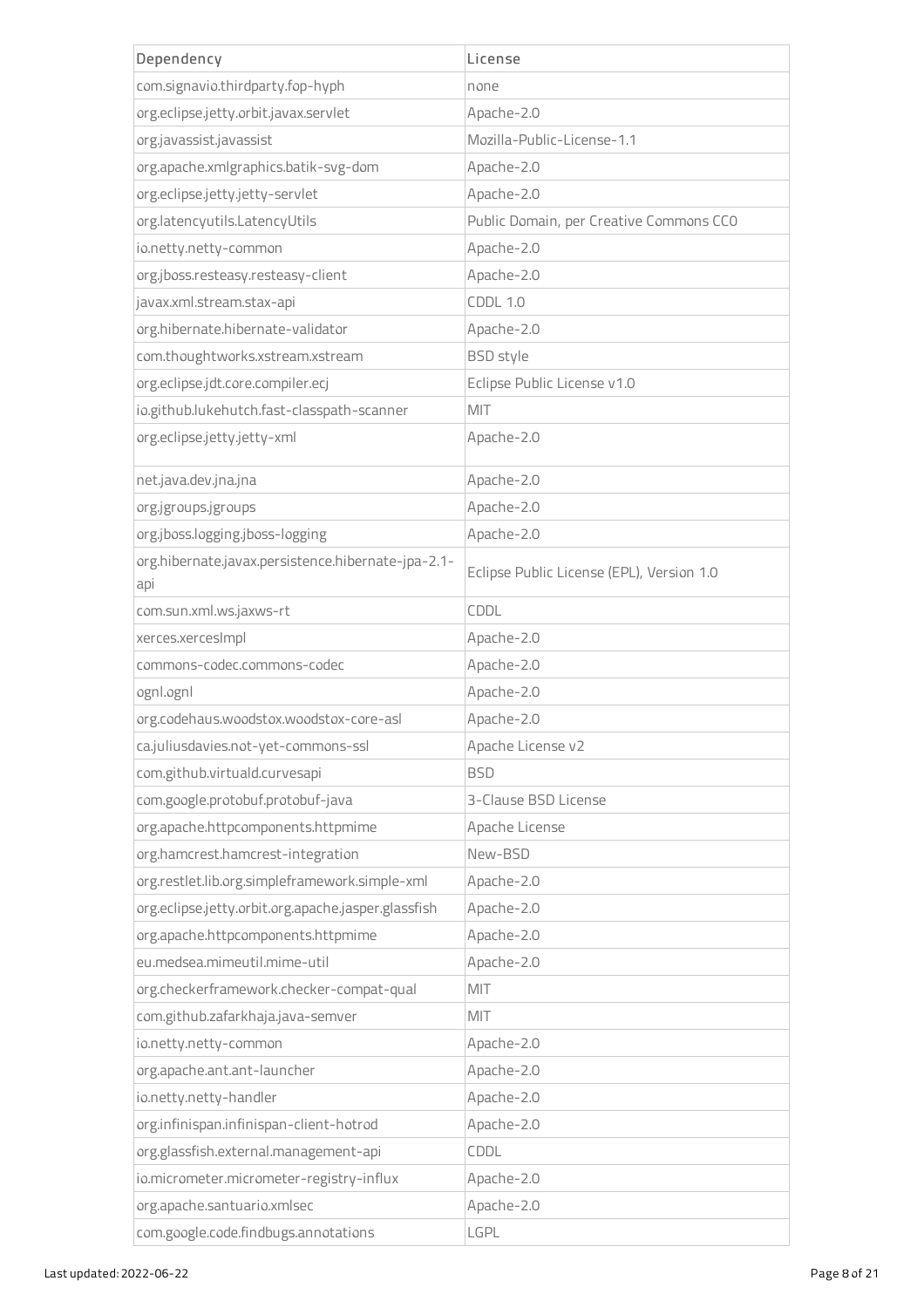| Dependency                                                            | License                    |
|-----------------------------------------------------------------------|----------------------------|
| org.apache.tomcat.tomcat-jsp-api                                      | Apache-2.0                 |
| org.opensaml.opensaml                                                 | Apache-2.0                 |
| com.signavio.salesforce.sfEnterpriseWsdl                              | none                       |
| com.fasterxml.classmate                                               | Apache-2.0                 |
| org.reflections.reflections                                           | <b>WTFPL</b>               |
| log4j.log4j                                                           | Apache-2.0                 |
| org.aspectj.aspectjrt                                                 | Eclipse-Public-License-1.0 |
| org.reflections.reflections                                           | <b>WTFPL</b>               |
| org.eclipse.jetty.orbit.javax.servlet.jsp                             | Apache-2.0                 |
| org.yaml.snakeyaml                                                    | Apache-2.0                 |
| com.sun.xml.bind.jaxb-impl                                            | $CDDL-1.1$                 |
| io.netty.netty-codec                                                  | Apache-2.0                 |
| commons-logging.commons-logging                                       | Apache-2.0                 |
| com.fasterxml.jackson.core.jackson-core                               | Apache-2.0                 |
| javax.annotation.javax.annotation-api                                 | $CDDL-1.0$                 |
| com.github.fmcarvalho.htmlflow                                        | MIT                        |
| org.apache.poi.poi                                                    | Apache-2.0                 |
| com.signavio.thirdparty.astah-pro                                     | Purchased Dev License      |
| org.quartz-scheduler.quartz                                           | Apache-2.0                 |
| de.odysseus.juel.juel-api                                             | Apache-2.0                 |
| com.sun.xml.messaging.saaj.saaj-impl                                  | CDDL v1.1                  |
| org.camunda.commons.camunda-commons-typed-<br>values                  | Apache-2.0                 |
| org.kie.kie-internal                                                  | Apache-2.0                 |
| org.mvel.mvel2                                                        | Apache-2.0                 |
| javax.activation.activation                                           | CDDL Version 1.0           |
| org.jboss.spec.javax.annotation.jboss-annotations-<br>$api_1.2$ _spec | <b>CDDL 1.1</b>            |
| com.jayway.jsonpath.json-path                                         | Apache-2.0                 |
| org.owasp.esapi.esapi                                                 | <b>BSD</b>                 |
| io.netty.netty-handler                                                | Apache-2.0                 |
| org.apache.xmlgraphics.batik-gvt                                      | Apache-2.0                 |
| com.sun.xml.bind.jaxb-impl                                            | CDDL                       |
| com.sun.istack.istack-commons-runtime                                 | $CDDL-1.1$                 |
| xml-apis.xml-apis                                                     | Apache-2.0                 |
| org.yaml.snakeyaml                                                    | Apache-2.0                 |
| xmlunit.xmlunit                                                       | <b>BSD</b>                 |
| io.netty.netty-resolver                                               | Apache-2.0                 |
| org.jboss.resteasy.resteasy-multipart-provider                        | Apache-2.0                 |
| org.apache.tomcat.tomcat-annotations-api                              | Apache-2.0                 |
| io.netty.netty-codec                                                  | Apache-2.0                 |

## Frontend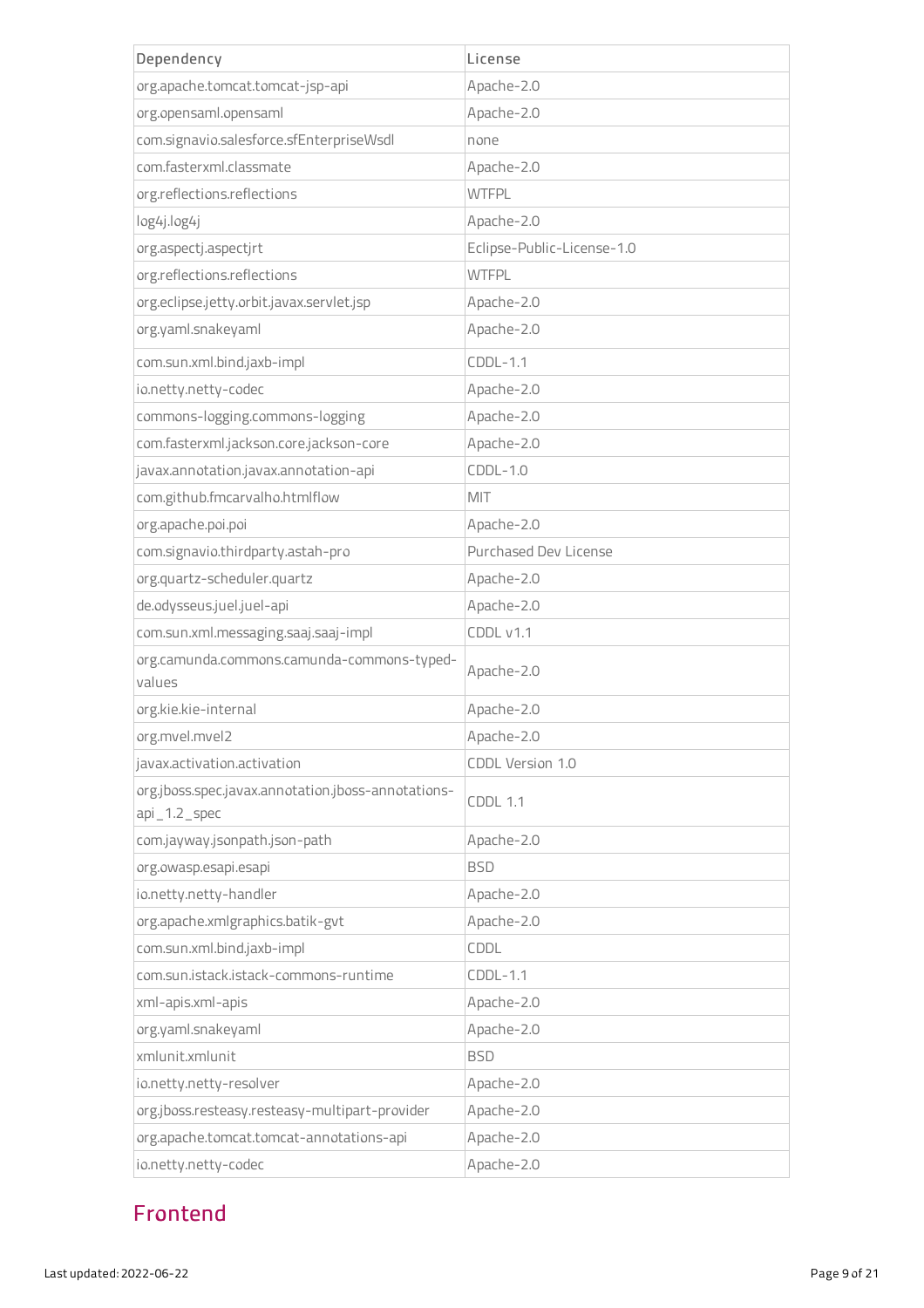| Dependency                   | License    |
|------------------------------|------------|
| ast-types-flow               | <b>ISC</b> |
| browser-stdout               | <b>ISC</b> |
| cli-width                    | <b>ISC</b> |
| fs.realpath                  | <b>ISC</b> |
| glob                         | <b>ISC</b> |
| glob                         | <b>ISC</b> |
| graceful-fs                  | <b>ISC</b> |
| har-validator                | <b>ISC</b> |
| hosted-git-info              | <b>ISC</b> |
| inflight                     | <b>ISC</b> |
| inherits                     | <b>ISC</b> |
| isexe                        | <b>ISC</b> |
| json-stringify-safe          | <b>ISC</b> |
| Iru-cache                    | <b>ISC</b> |
| minimatch                    | <b>ISC</b> |
| mute-stream                  | <b>ISC</b> |
| once                         | <b>ISC</b> |
| pseudomap                    | <b>ISC</b> |
| remove-trailing-separator    | <b>ISC</b> |
| rimraf                       | <b>ISC</b> |
| semver                       | <b>ISC</b> |
| semver                       | <b>ISC</b> |
| signal-exit                  | <b>ISC</b> |
| which                        | <b>ISC</b> |
| wrappy                       | <b>ISC</b> |
| yallist                      | <b>ISC</b> |
| aria-query                   | Apache-2.0 |
| aws-sign2                    | Apache-2.0 |
| axobject-query               | Apache-2.0 |
| caseless                     | Apache-2.0 |
| doctrine                     | Apache-2.0 |
| fast-diff                    | Apache-2.0 |
| forever-agent                | Apache-2.0 |
| oauth-sign                   | Apache-2.0 |
| request                      | Apache-2.0 |
| rx-lite                      | Apache-2.0 |
| rx-lite-aggregates           | Apache-2.0 |
| spdx-correct                 | Apache-2.0 |
| tunnel-agent                 | Apache-2.0 |
| validate-npm-package-license | Apache-2.0 |
| wd                           | Apache-2.0 |
| @types/async                 | MIT        |
| @types/zen-observable        | MIT        |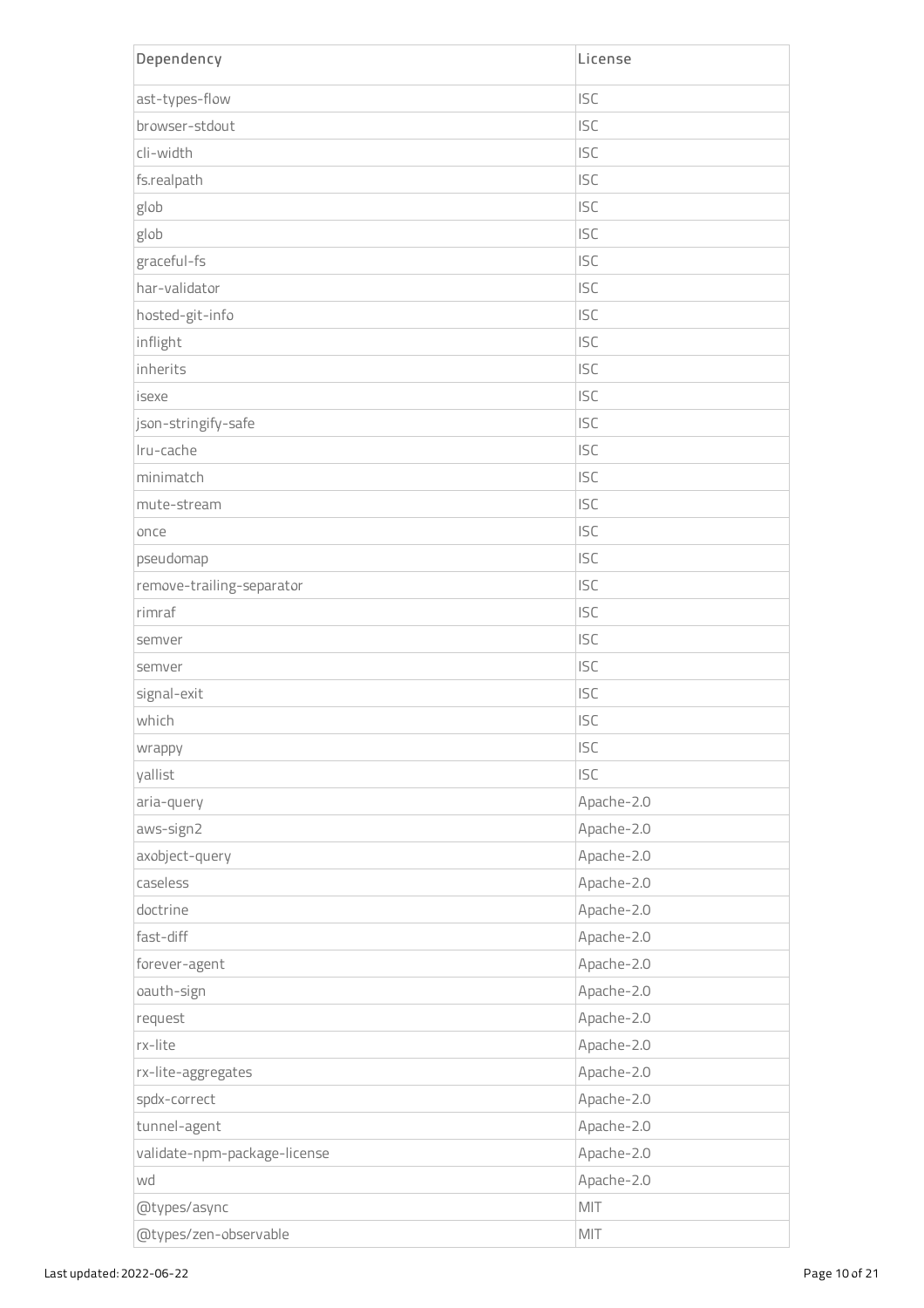| Dependency              | License |
|-------------------------|---------|
| acorn                   | MIT     |
| acorn                   | MIT     |
| acorn-jsx               | MIT     |
| ajv                     | MIT     |
| ajv                     | MIT     |
| ajv-keywords            | MIT     |
| ansi-escapes            | MIT     |
| ansi-regex              | MIT     |
| ansi-regex              | MIT     |
| ansi-regex              | MIT     |
| ansi-regex              | MIT     |
| ansi-styles             | MIT     |
| ansi-styles             | MIT     |
| ansi-styles             | MIT     |
| ansi-styles             | MIT     |
| apollo-cache            | MIT     |
| apollo-cache            | MIT     |
| apollo-cache-inmemory   | MIT     |
| apollo-client           | MIT     |
| apollo-link             | MIT     |
| apollo-link-dedup       | MIT     |
| apollo-link-http        | MIT     |
| apollo-link-http-common | MIT     |
| apollo-utilities        | MIT     |
| apollo-utilities        | MIT     |
| archiver                | MIT     |
| archiver-utils          | MIT     |
| argparse                | MIT     |
| array-find              | MIT     |
| array-includes          | MIT     |
| array-union             | MIT     |
| array-uniq              | MIT     |
| arrify                  | MIT     |
| asap                    | MIT     |
| asn1                    | MIT     |
| assert-plus             | MIT     |
| assert-plus             | MIT     |
| astral-regex            | MIT     |
| async                   | MIT     |
| async                   | MIT     |
| asynckit                | MIT     |
| aws4                    | MIT     |
| babel-code-frame        | MIT     |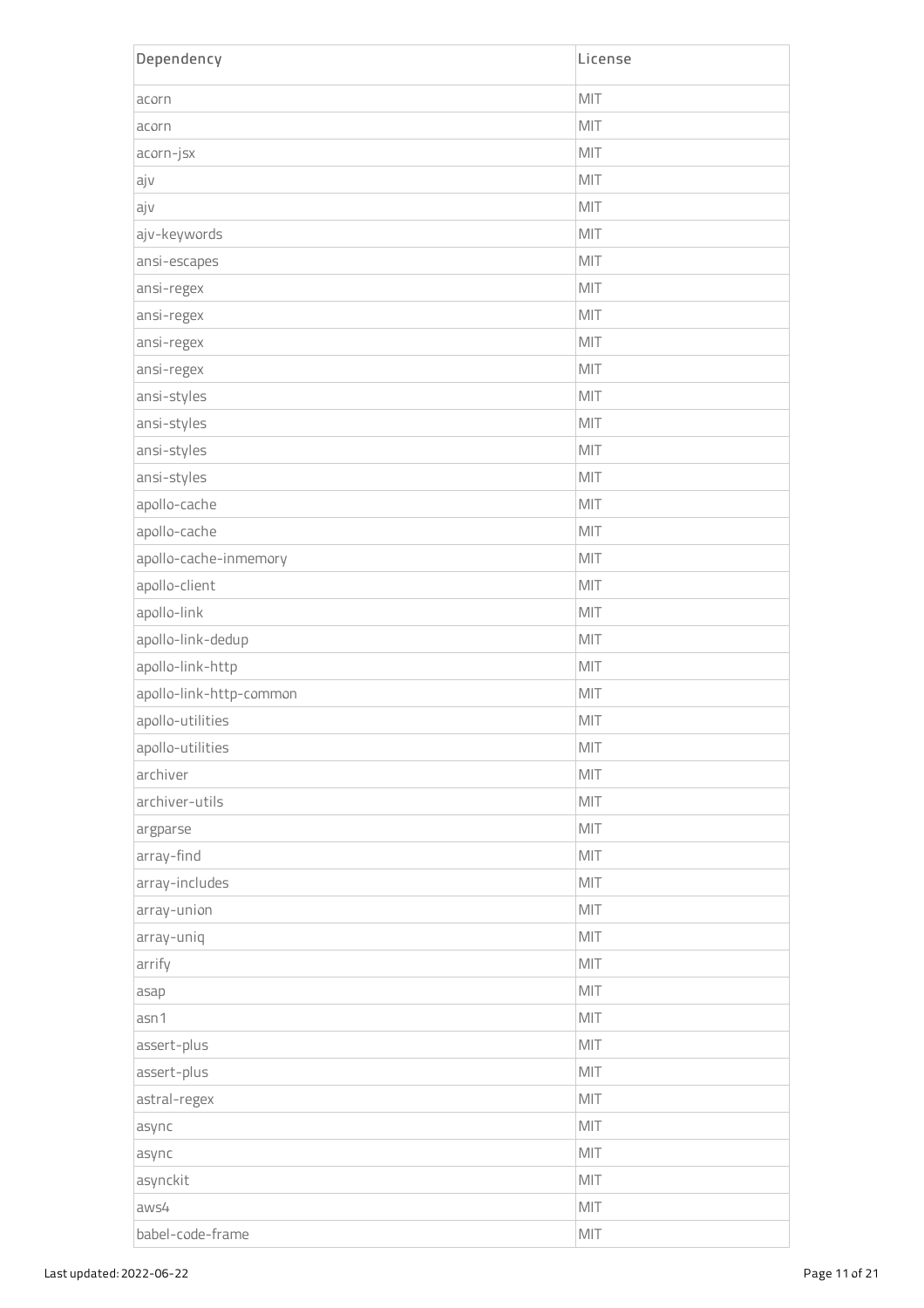| Dependency             | License |
|------------------------|---------|
| babel-core             | MIT     |
| babel-eslint           | MIT     |
| babel-generator        | MIT     |
| babel-helpers          | MIT     |
| babel-messages         | MIT     |
| babel-register         | MIT     |
| babel-runtime          | MIT     |
| babel-template         | MIT     |
| babel-traverse         | MIT     |
| babel-types            | MIT     |
| babylon                | MIT     |
| balanced-match         | MIT     |
| batch-processor        | MIT     |
| b <sub>l</sub>         | MIT     |
| blueimp-canvas-to-blob | MIT     |
| blueimp-file-upload    | MIT     |
| blueimp-load-image     | MIT     |
| blueimp-tmpl           | MIT     |
| bowser                 | MIT     |
| brace-expansion        | MIT     |
| buffer-crc32           | MIT     |
| builtin-modules        | MIT     |
| caller-path            | MIT     |
| callsites              | MIT     |
| chain-function         | MIT     |
| chalk                  | MIT     |
| chalk                  | MIT     |
| chalk                  | MIT     |
| chalk                  | MIT     |
| change-emitter         | MIT     |
| chardet                | MIT     |
| circular-json          | MIT     |
| classnames             | MIT     |
| cli-cursor             | MIT     |
| clone                  | MIT     |
| CO                     | MIT     |
| color                  | MIT     |
| color                  | MIT     |
| color-convert          | MIT     |
| color-name             | MIT     |
| color-string           | MIT     |
| combined-stream        | MIT     |
| commander              | MIT     |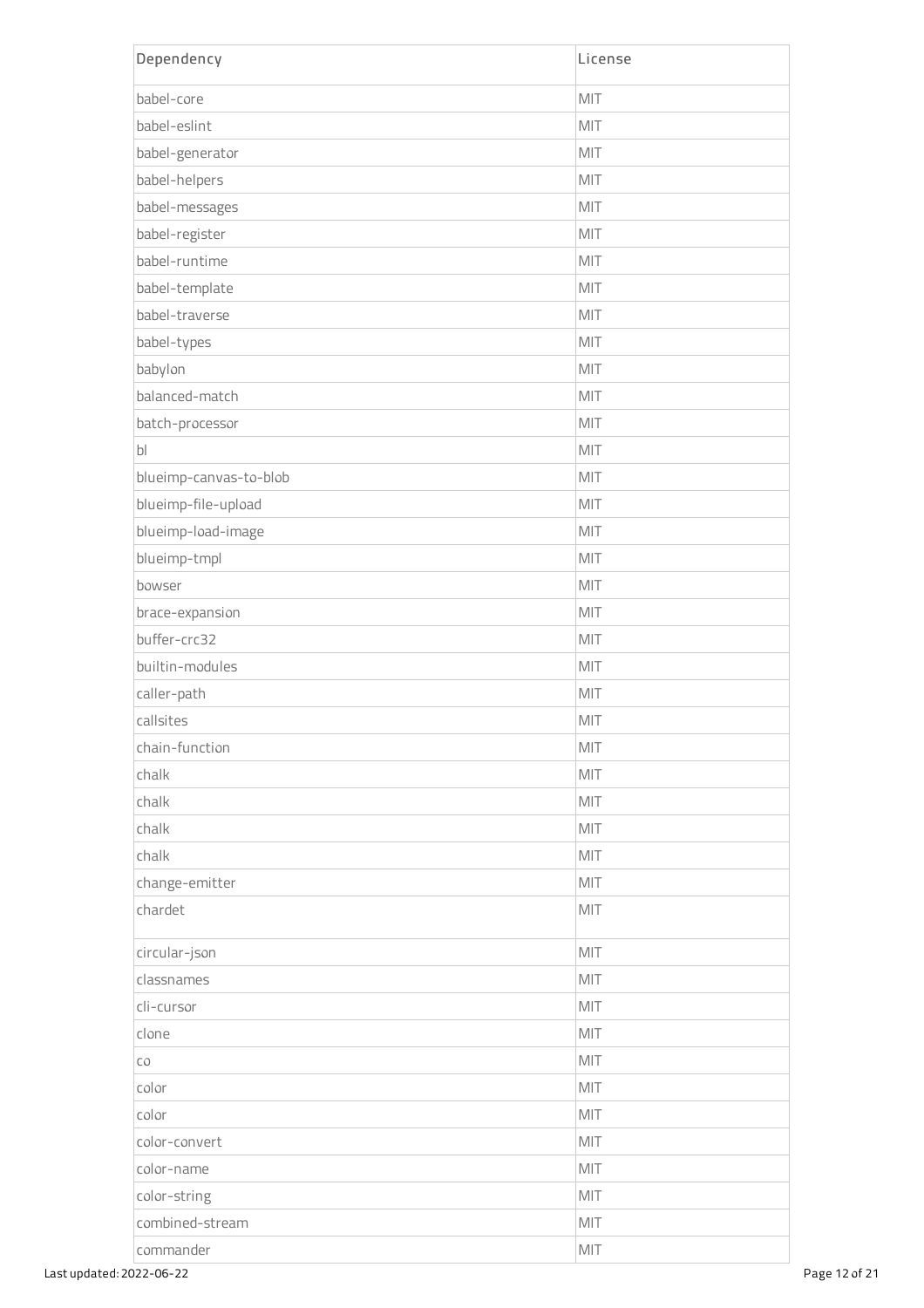| Dependency                | License |
|---------------------------|---------|
| commander                 | MIT     |
| compress-commons          | MIT     |
| concat-map                | MIT     |
| concat-stream             | MIT     |
| consolidated-events       | MIT     |
| contains-path             | MIT     |
| convert-source-map        | MIT     |
| core-js                   | MIT     |
| core-js                   | MIT     |
| core-js                   | MIT     |
| core-util-is              | MIT     |
| <b>CrC</b>                | MIT     |
| crc32-stream              | MIT     |
| create-react-class        | MIT     |
| cross-spawn               | MIT     |
| cross-spawn               | MIT     |
| css-in-js-utils           | MIT     |
| dashdash                  | MIT     |
| date-fns                  | MIT     |
| debug                     | MIT     |
| debug                     | MIT     |
| deep-equal                | MIT     |
| deep-is                   | MIT     |
| defaults                  | MIT     |
| define-properties         | MIT     |
| del                       | MIT     |
| delayed-stream            | MIT     |
| desandro-matches-selector | MIT     |
| detect-indent             | MIT     |
| dom-helpers               | MIT     |
| ecc-jsbn                  | MIT     |
| element-resize-detector   | MIT     |
| emoji-regex               | MIT     |
| emoji-regex               | MIT     |
| encoding                  | MIT     |
| end-of-stream             | MIT     |
| error-ex                  | MIT     |
| es-abstract               | MIT     |
| es-to-primitive           | MIT     |
| escape-string-regexp      | MIT     |
| eslint                    | MIT     |
| eslint-config-airbnb      | MIT     |
| eslint-config-airbnb-base | MIT     |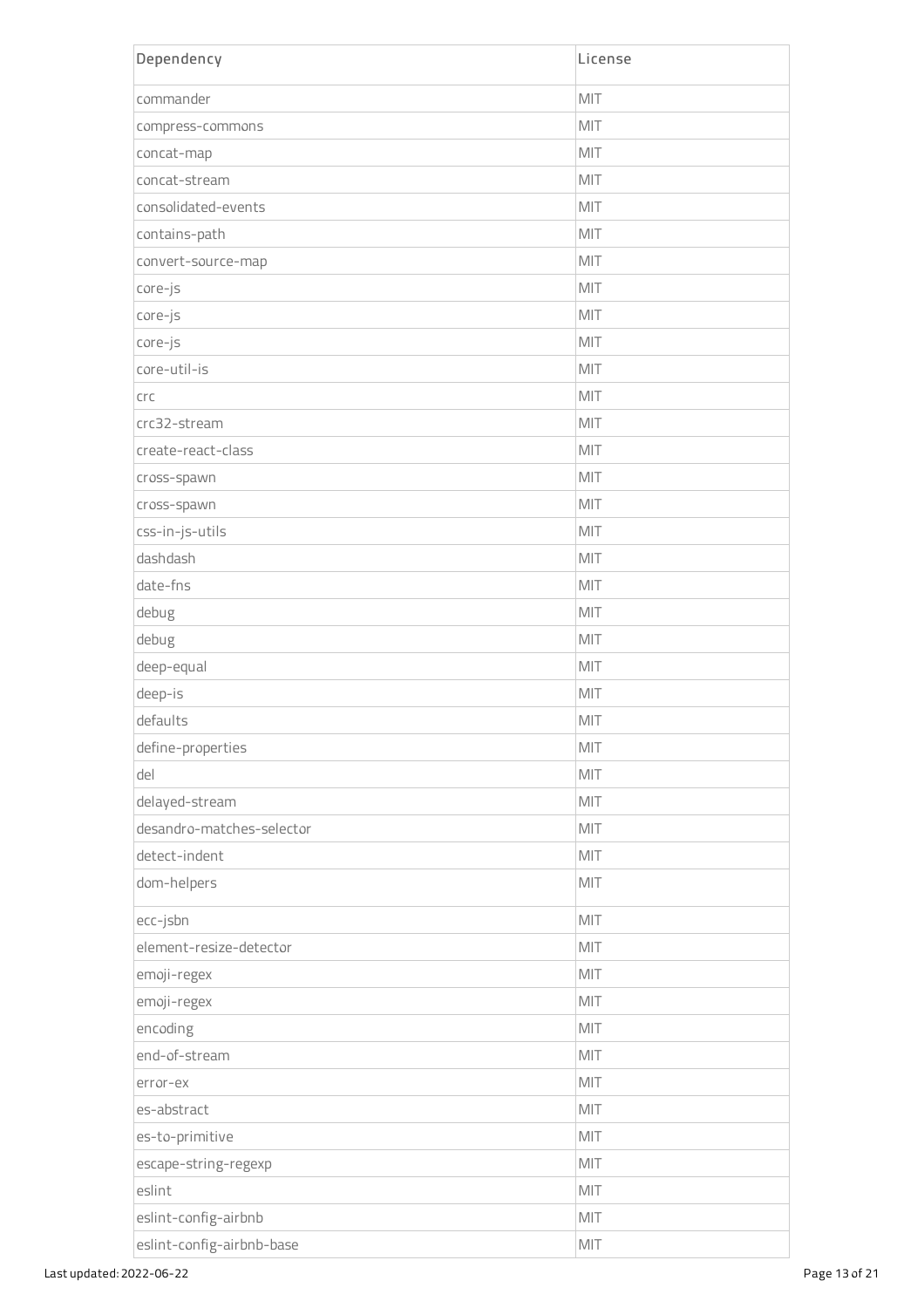| Dependency                  | License |
|-----------------------------|---------|
| eslint-config-prettier      | MIT     |
| eslint-config-signavio      | MIT     |
| eslint-import-resolver-node | MIT     |
| eslint-module-utils         | MIT     |
| eslint-plugin-import        | MIT     |
| eslint-plugin-jsx-a11y      | MIT     |
| eslint-plugin-prettier      | MIT     |
| eslint-plugin-react         | MIT     |
| eslint-restricted-globals   | MIT     |
| eslint-stats                | MIT     |
| ev-emitter                  | MIT     |
| eventemitter3               | MIT     |
| extend                      | MIT     |
| external-editor             | MIT     |
| extsprintf                  | MIT     |
| fast-deep-equal             | MIT     |
| fast-deep-equal             | MIT     |
| fast-json-stable-stringify  | MIT     |
| fast-levenshtein            | MIT     |
| fbjs                        | MIT     |
| figures                     | MIT     |
| file-entry-cache            | MIT     |
| find-up                     | MIT     |
| find-up                     | MIT     |
| fizzy-ui-utils              | MIT     |
| flat-cache                  | MIT     |
| foreach                     | MIT     |
| form-data                   | MIT     |
| function-bind               | MIT     |
| functional-red-black-tree   | MIT     |
| generate-function           | MIT     |
| generate-object-property    | MIT     |
| get-size                    | MIT     |
| get-stdin                   | MIT     |
| getpass                     | MIT     |
| gettext-parser              | MIT     |
| gettext-parser              | MIT     |
| glamor                      | MIT     |
| globals                     | MIT     |
| globby                      | MIT     |
| graphql                     | MIT     |
| graphql-tag                 | MIT     |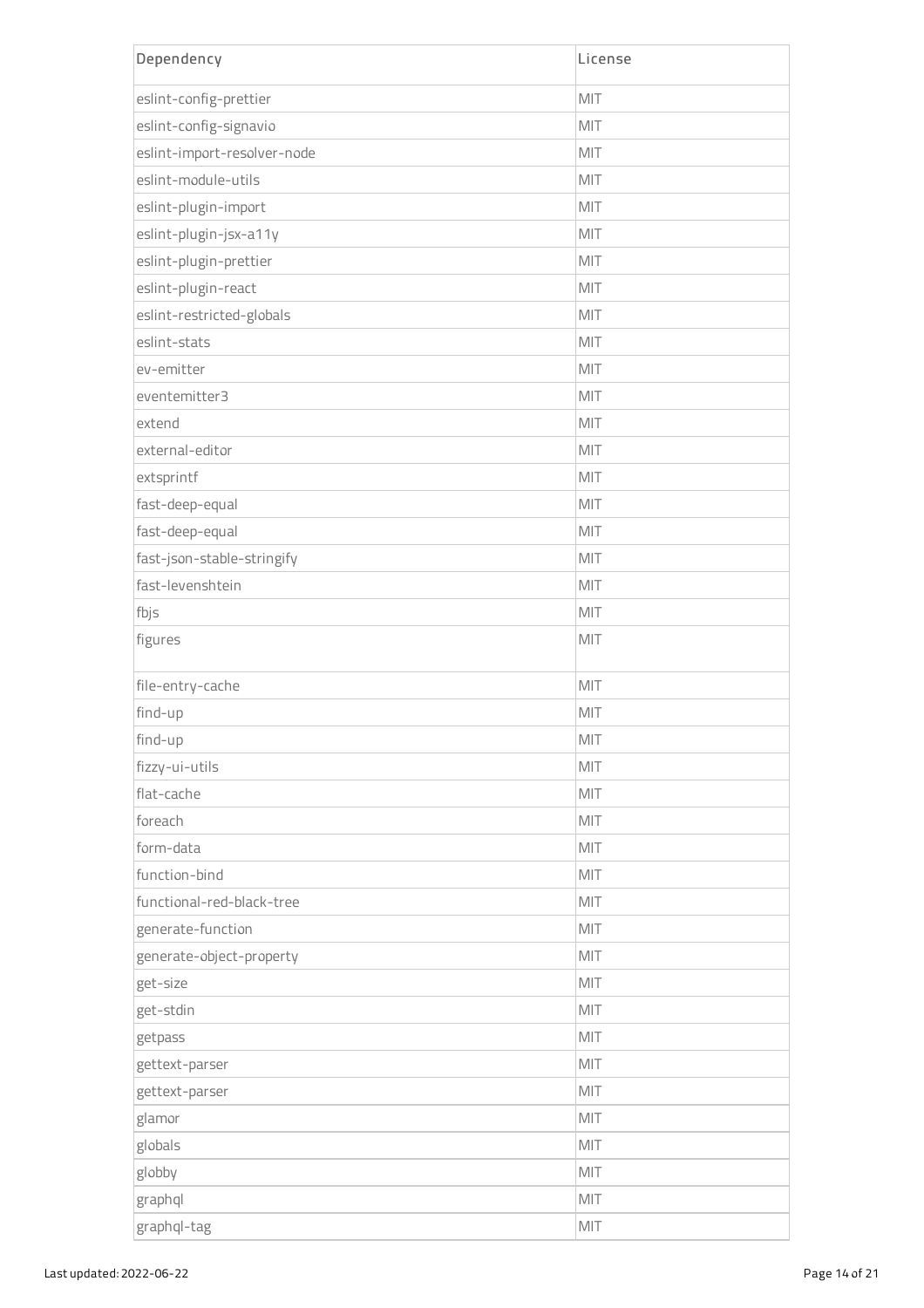| Dependency              | License |
|-------------------------|---------|
| growl                   | MIT     |
| has                     | MIT     |
| has-ansi                | MIT     |
| has-ansi                | MIT     |
| has-flag                | MIT     |
| has-flag                | MIT     |
| hasher                  | MIT     |
| he                      | MIT     |
| highlight-words-core    | MIT     |
| history                 | MIT     |
| home-or-tmp             | MIT     |
| http-signature          | MIT     |
| i18next-client          | MIT     |
| iconv-lite              | MIT     |
| ignore                  | MIT     |
| immutable-tuple         | MIT     |
| imurmurhash             | MIT     |
| inline-style-prefixer   | MIT     |
| inline-style-prefixer   | MIT     |
| inquirer                | MIT     |
| invariant               | MIT     |
| is-arrayish             | MIT     |
| is-arrayish             | MIT     |
| is-builtin-module       | $MIT$   |
| is-callable             | MIT     |
| is-date-object          | MIT     |
| is-finite               | MIT     |
| is-fullwidth-code-point | MIT     |
| is-my-json-valid        | MIT     |
| is-path-cwd             | MIT     |
| is-path-in-cwd          | MIT     |
| is-path-inside          | MIT     |
| is-promise              | MIT     |
| is-property             | MIT     |
| is-regex                | MIT     |
| is-resolvable           | MIT     |
| is-stream               | MIT     |
| is-symbol               | MIT     |
| is-typedarray           | MIT     |
| isarray                 | MIT     |
| isomorphic-fetch        | MIT     |
| isstream                | MIT     |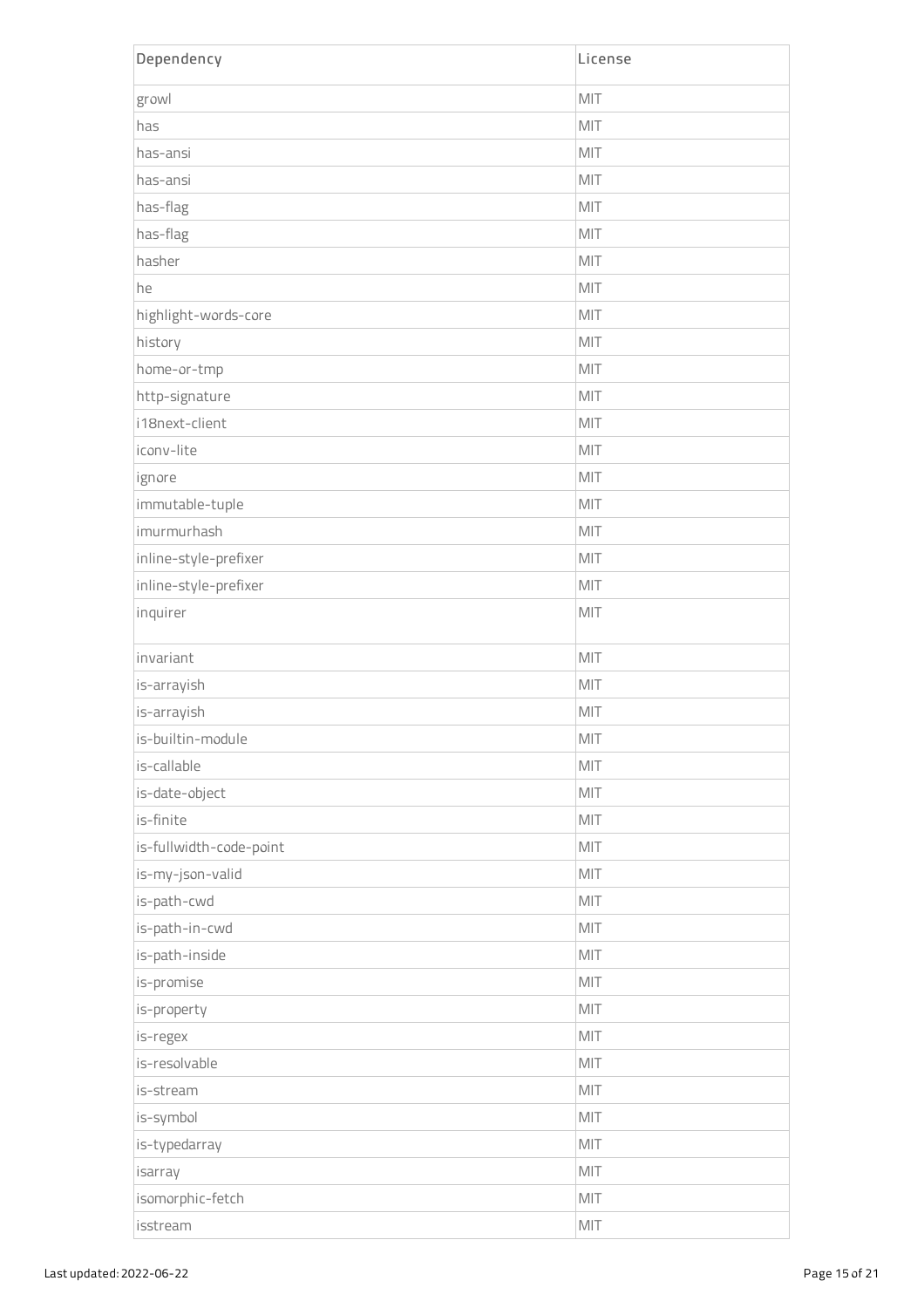| Dependency            | License        |
|-----------------------|----------------|
| iterall               | MIT            |
| jest-docblock         | MIT            |
| jquery                | MIT            |
| jquery.ui.widget      | MIT            |
| js-tokens             | MIT            |
| js-yaml               | MIT            |
| jsbn                  | MIT            |
| jsesc                 | MIT            |
| json-schema-traverse  | MIT            |
| json-schema-traverse  | MIT            |
| json-stable-stringify | MIT            |
| json5                 | MIT            |
| jsonpointer           | MIT            |
| jsprim                | MIT            |
| jsx-ast-utils         | MIT            |
| jsx-ast-utils         | MIT            |
| key-mirror            | MIT            |
| keycode               | MIT            |
| klaw-sync             | MIT            |
| lazystream            | MIT            |
| levn                  | MIT            |
| load-json-file        | MIT            |
| locate-path           | MIT            |
| lodash                | MIT            |
| lodash                | MIT            |
| lodash                | MIT            |
| lodash                | MIT            |
| lodash                | MIT            |
| lodash-es             | MIT            |
| lodash.cond           | MIT            |
| lodash.debounce       | MIT            |
| lodash.throttle       | MIT            |
| loose-envify          | MIT            |
| marked                | MIT            |
| marked                | MIT            |
| masonry-layout        | MIT            |
| matchmedia-polyfill   | MIT            |
| mime-db               | MIT            |
| mime-types            | MIT            |
| mimic-fn              | MIT            |
| minimist              | MIT            |
| minimist              | $\mathsf{MIT}$ |
| mkdirp                | $\mathsf{MIT}$ |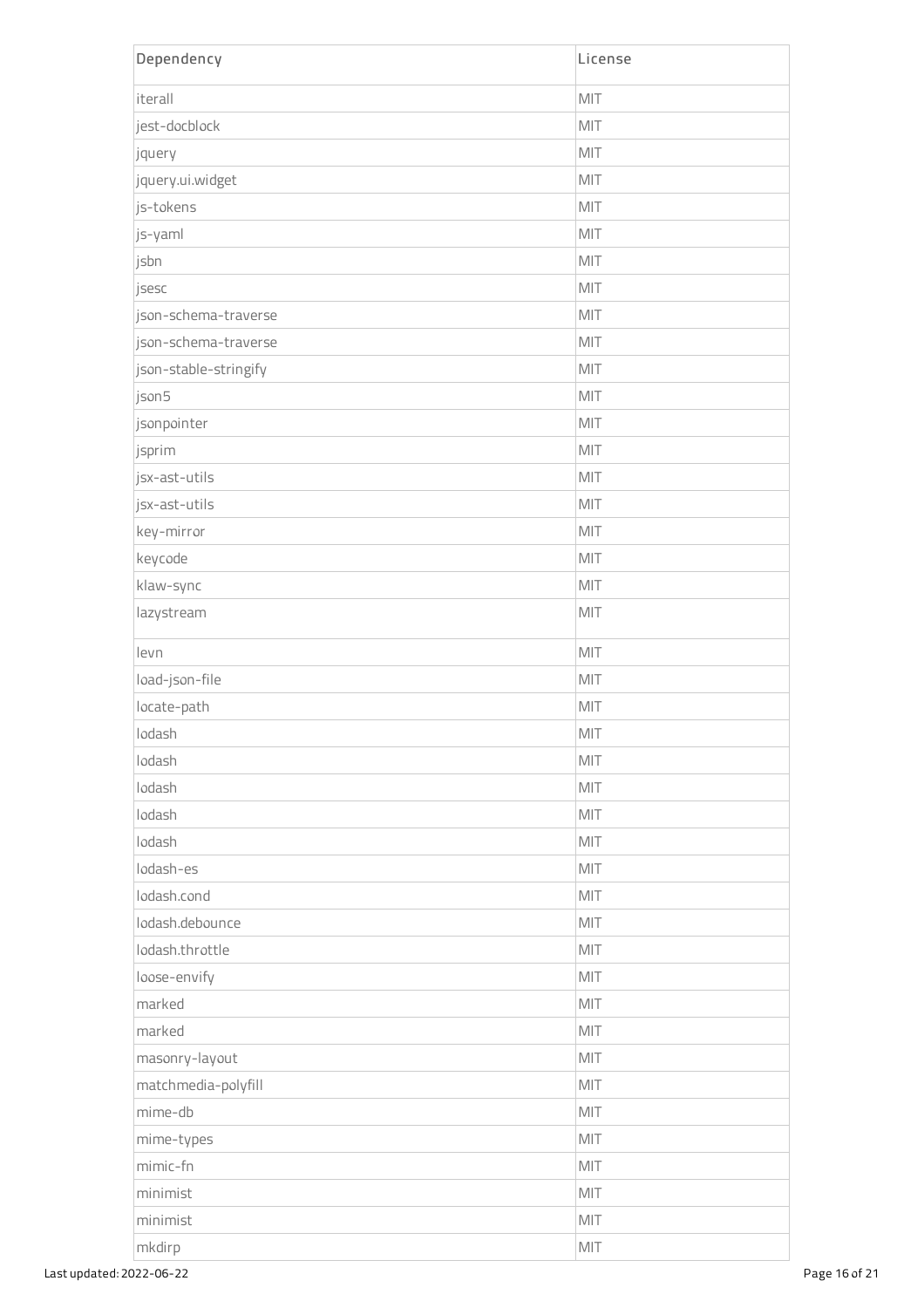| Dependency           | License        |
|----------------------|----------------|
| mocha                | MIT            |
| moment               | MIT            |
| ms                   | MIT            |
| natural-compare      | MIT            |
| nice-try             | MIT            |
| node-fetch           | MIT            |
| normalize-path       | MIT            |
| number-is-nan        | MIT            |
| object-assign        | MIT            |
| object-keys          | MIT            |
| onetime              | MIT            |
| optimism             | MIT            |
| optionator           | MIT            |
| os-homedir           | MIT            |
| os-tmpdir            | MIT            |
| outlayer             | MIT            |
| p-limit              | MIT            |
| p-locate             | MIT            |
| parse-json           | MIT            |
| path-exists          | MIT            |
| path-exists          | MIT            |
| path-is-absolute     | MIT            |
| path-key             | MIT            |
| path-parse           | MIT            |
| path-type            | MIT            |
| pegjs                | MIT            |
| pify                 | MIT            |
| pinkie               | MIT            |
| pinkie-promise       | MIT            |
| pkg-dir              | MIT            |
| pluralize            | MIT            |
| prelude-Is           | MIT            |
| prettier             | MIT            |
| private              | MIT            |
| process-nextick-args | MIT            |
| progress             | MIT            |
| promise              | MIT            |
| promise              | MIT            |
| prop-types           | MIT            |
| punycode             | MIT            |
| punycode             | MIT            |
| q                    | $\mathsf{MIT}$ |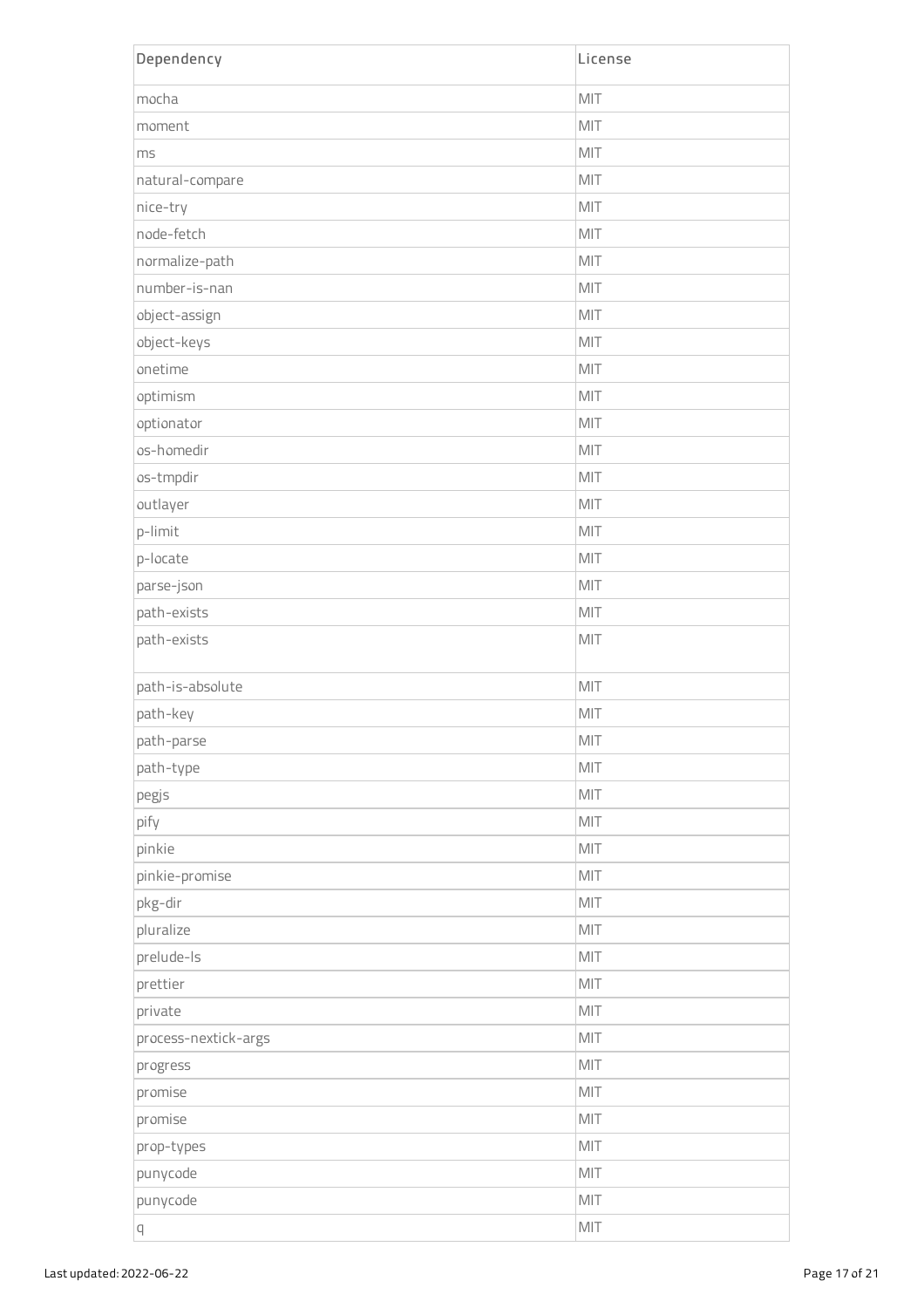| Dependency               | License |
|--------------------------|---------|
| q                        | MIT     |
| query-string             | MIT     |
| radium                   | MIT     |
| react                    | MIT     |
| react                    | MIT     |
| react-click-outside      | MIT     |
| react-dom                | MIT     |
| react-dom                | MIT     |
| react-highlight-words    | MIT     |
| react-redux              | MIT     |
| react-router             | MIT     |
| react-router-redux       | MIT     |
| react-sizeme             | MIT     |
| react-sortable-hoc       | MIT     |
| react-stick              | MIT     |
| react-textarea-autosize  | MIT     |
| react-tiny-virtual-list  | MIT     |
| react-tooltip            | MIT     |
| react-waypoint           | MIT     |
| read-pkg                 | MIT     |
| read-pkg-up              | MIT     |
| readable-stream          | MIT     |
| recompose                | MIT     |
| redux                    | MIT     |
| redux-thunk              | MIT     |
| regenerator-runtime      | MIT     |
| repeating                | MIT     |
| requestidlecallback      | MIT     |
| require-uncached         | MIT     |
| resize-observer-polyfill | MIT     |
| resolve                  | MIT     |
| resolve-from             | MIT     |
| restore-cursor           | MIT     |
| run-async                | MIT     |
| safe-buffer              | MIT     |
| setimmediate             | MIT     |
| shallowequal             | MIT     |
| shebang-command          | MIT     |
| shebang-regex            | MIT     |
| signals                  | MIT     |
| simple-swizzle           | MIT     |
| slash                    | MIT     |
| slice-ansi               | MIT     |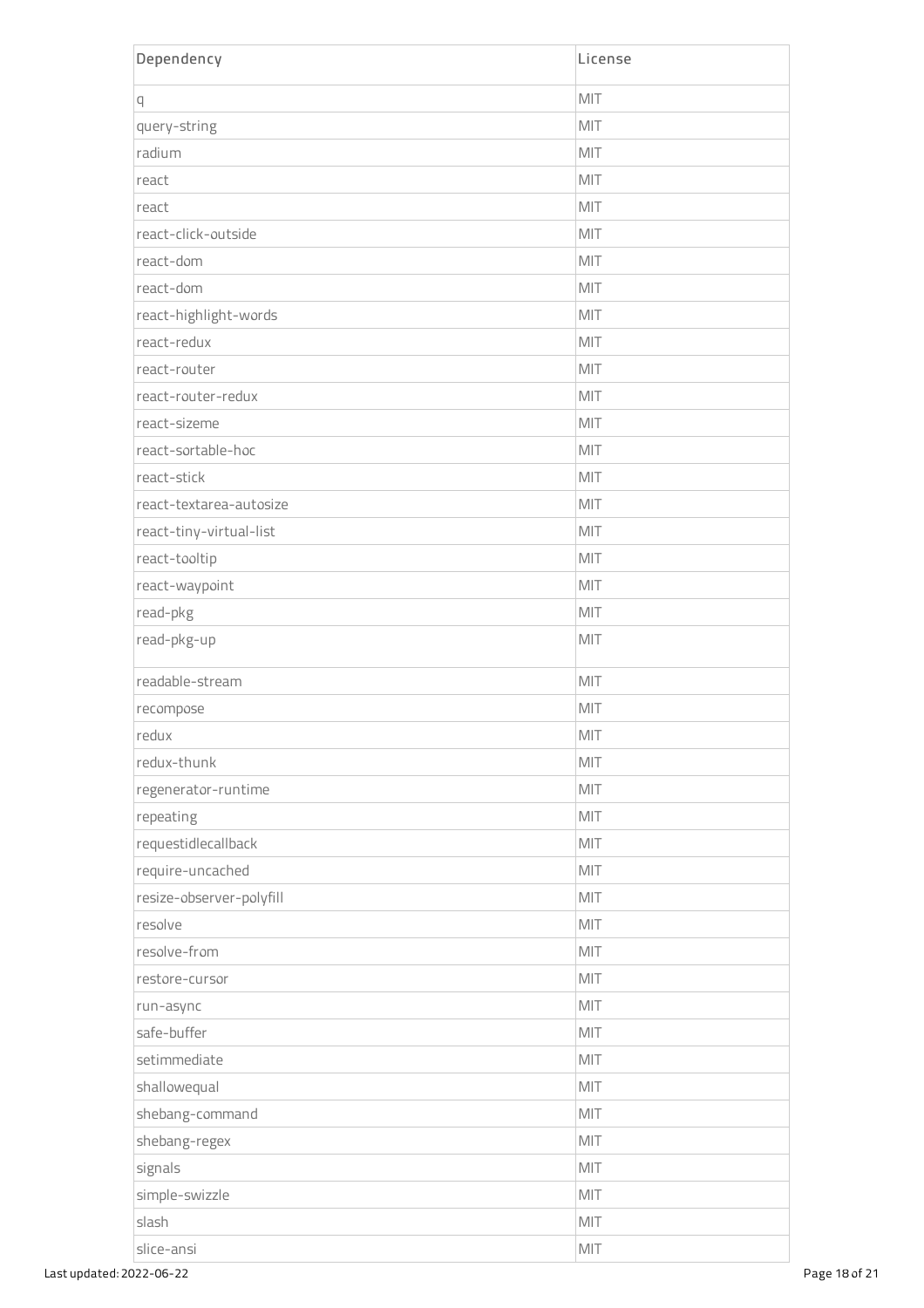| Dependency          | License |
|---------------------|---------|
| slice-ansi          | MIT     |
| source-map-support  | MIT     |
| sshpk               | MIT     |
| strict-uri-encode   | MIT     |
| string_decoder      | MIT     |
| string-width        | MIT     |
| string-width        | MIT     |
| stringstream        | MIT     |
| strip-ansi          | MIT     |
| strip-ansi          | MIT     |
| strip-ansi          | MIT     |
| strip-ansi          | MIT     |
| strip-bom           | MIT     |
| strip-json-comments | MIT     |
| substyle            | MIT     |
| substyle            | MIT     |
| substyle-glamor     | MIT     |
| supports-color      | MIT     |
| supports-color      | MIT     |
| supports-color      | MIT     |
| supports-color      | MIT     |
| supports-color      | MIT     |
| symbol-observable   | MIT     |
| symbol-observable   | MIT     |
| tar-stream          | MIT     |
| text-table          | MIT     |
| through             | MIT     |
| tmp                 | MIT     |
| to-fast-properties  | MIT     |
| trim-right          | MIT     |
| tryit               | MIT     |
| type-check          | MIT     |
| typedarray          | MIT     |
| underscore.string   | MIT     |
| util-deprecate      | MIT     |
| uuid                | MIT     |
| validator           | MIT     |
| vargs               | MIT     |
| verror              | MIT     |
| walkdir             | MIT     |
| wcwidth             | MIT     |
| whatwg-fetch        | MIT     |
| whatwg-fetch        | MIT     |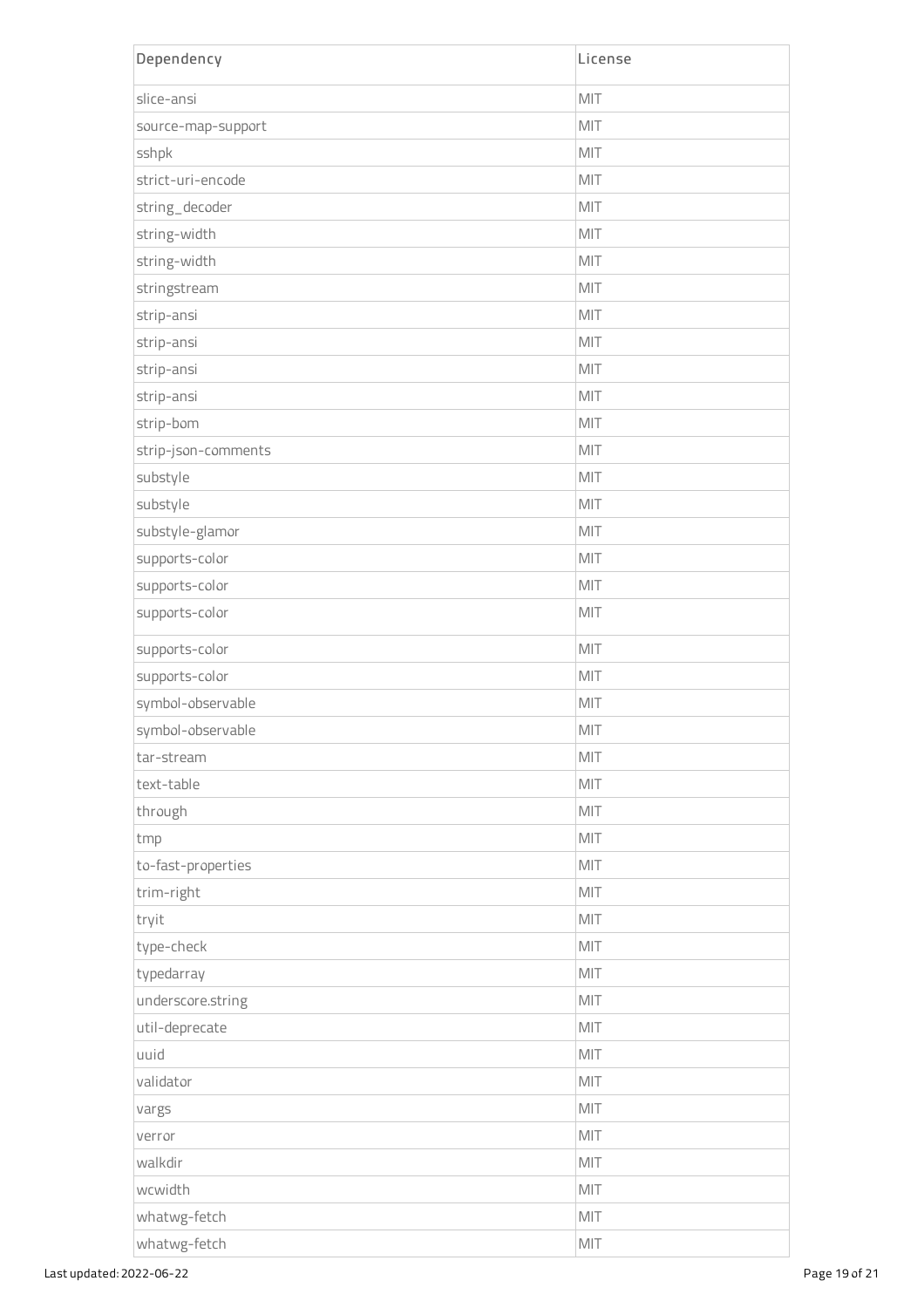| Dependency              | License      |
|-------------------------|--------------|
| wordwrap                | MIT          |
| write                   | MIT          |
| xtend                   | MIT          |
| zen-observable          | MIT          |
| zen-observable-ts       | MIT          |
| zip-stream              | MIT          |
| bcrypt-pbkdf            | BSD-3-Clause |
| boom                    | BSD-3-Clause |
| cryptiles               | BSD-3-Clause |
| diff                    | BSD-3-Clause |
| eslint-plugin-flowtype  | BSD-3-Clause |
| esquery                 | BSD-3-Clause |
| exenv                   | BSD-3-Clause |
| fbjs                    | BSD-3-Clause |
| hawk                    | BSD-3-Clause |
| hoek                    | BSD-3-Clause |
| hoist-non-react-statics | BSD-3-Clause |
| hyphenate-style-name    | BSD-3-Clause |
| invariant               | BSD-3-Clause |
| kld-affine              | BSD-3-Clause |
| kld-polynomial          | BSD-3-Clause |
| pad                     | BSD-3-Clause |
| qs                      | BSD-3-Clause |
| react-transition-group  | BSD-3-Clause |
| reflux                  | BSD-3-Clause |
| reflux-core             | BSD-3-Clause |
| signavio-i18n           | BSD-3-Clause |
| source-map              | BSD-3-Clause |
| sprintf-js              | BSD-3-Clause |
| sprintf-js              | BSD-3-Clause |
| svg-intersections       | BSD-3-Clause |
| table                   | BSD-3-Clause |
| table                   | BSD-3-Clause |
| tough-cookie            | BSD-3-Clause |
| warning                 | BSD-3-Clause |
| damerau-levenshtein     | BSD-2-Clause |
| doctrine                | BSD-2-Clause |
| eslint-scope            | BSD-2-Clause |
| espree                  | BSD-2-Clause |
| esprima                 | BSD-2-Clause |
| esrecurse               | BSD-2-Clause |
| estraverse              | BSD-2-Clause |